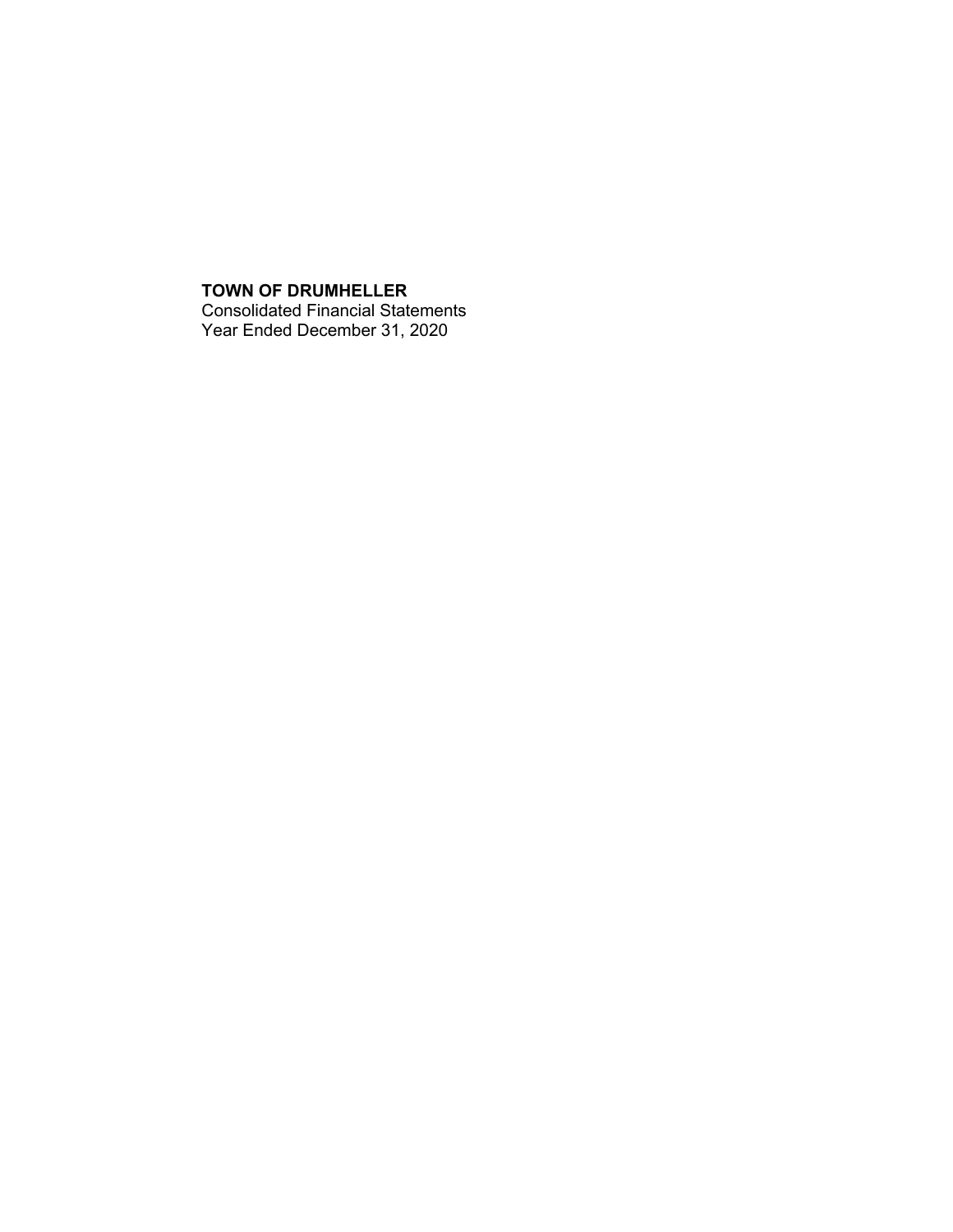Index to Consolidated Financial Statements Year Ended December 31, 2020

|                                                                     | Page      |
|---------------------------------------------------------------------|-----------|
| MANAGEMENT'S RESPONSIBILITY FOR FINANCIAL REPORTING                 | 1         |
| <b>INDEPENDENT AUDITOR'S REPORT</b>                                 | $2 - 3$   |
| CONSOLIDATED FINANCIAL STATEMENTS                                   |           |
| <b>Consolidated Statement of Financial Position</b>                 | 4         |
| <b>Consolidated Statement of Operations and Accumulated Surplus</b> | 5         |
| Consolidated Statement of Changes in Net Financial Assets           | 6         |
| <b>Consolidated Statement of Cash Flows</b>                         | 7         |
| Notes to Consolidated Financial Statements                          | $8 - 25$  |
| Consolidated Segmented Information (Schedule 1)                     | $26 - 27$ |
| Consolidated Segmented Information (Schedule 2)                     | $28 - 29$ |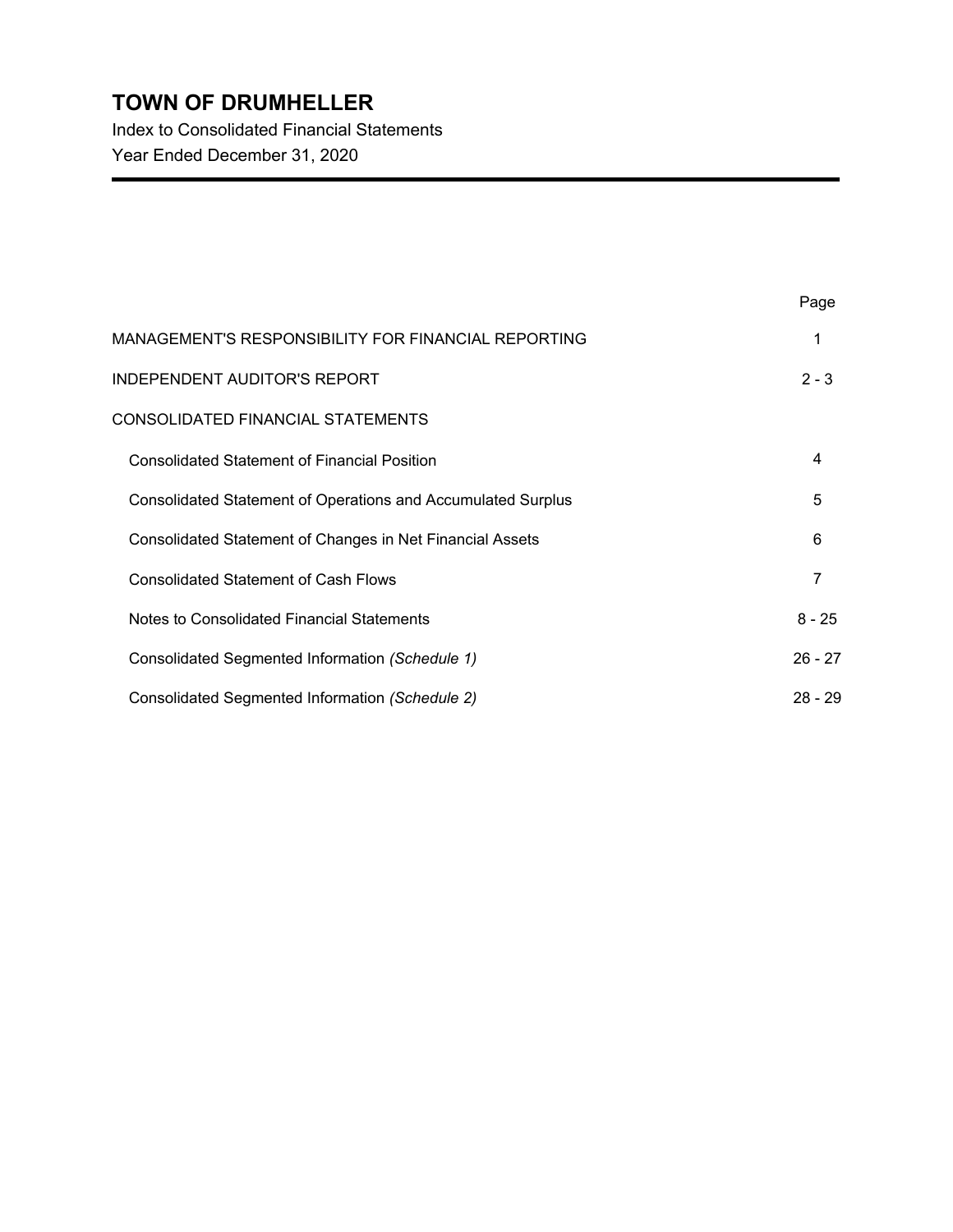## **MANAGEMENT'S RESPONSIBILITY FOR FINANCIAL REPORTING**

The accompanying consolidated financial statements of the Town of Drumheller (the "Town") have been prepared in accordance with Canadian public sector accounting standards. When alternative accounting methods exist, managemen<sup>t</sup> has chosen those it deems most appropriate in the circumstances. These statements include certain amounts based on management'<sup>s</sup> estimates and judgments. Management has determined such amounts based on <sup>a</sup> reasonable basis in order to ensure that the financial statements are presented fairly in all material respects.

The integrity and reliability of the Town of Drumheller'<sup>s</sup> reporting systems are achieved through the use of formal policies and procedures, the careful selection of employees and an appropriate division of responsibilities. These systems are designed to provide reasonable assurance that the financial information is reliable and accurate.

The Town'<sup>s</sup> Council is responsible for ensuring that managemen<sup>t</sup> fulfills its responsibility for financial reporting and is ultimately responsible for reviewing and approving the financial statements. Council meets periodically with management, as well as the external auditors, to discuss internal controls over the financial reporting process, auditing matters and financial reporting issues, to satisfy themselves that each party is properly discharging their responsibilities, and to review the consolidated financial statements and the independent auditors' report.

The consolidated financial statements have been audited on behalf of Council by RSM Alberta LLP, in accordance with Canadian generally accepted auditing standards.

Chief Administrative Officer

Chief Financial Officer

Drumheller, AB July 29, 2021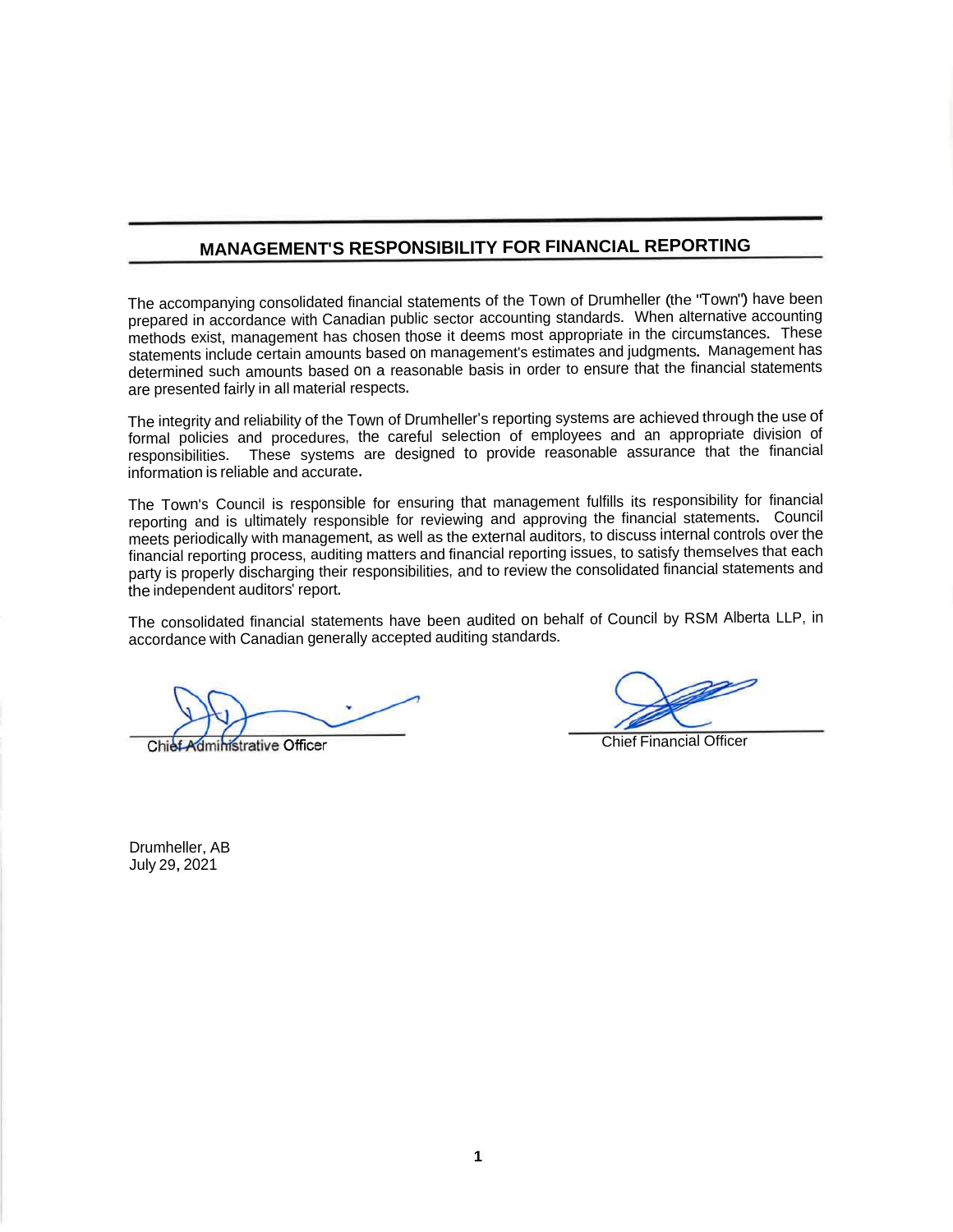

#### **INDEPENDENT AUDITOR'S REPORT**

### To the Members of Council of Town of Drumheller

#### *Opinion*

We have audited the consolidated financial statements of Town of Drumheller (the Town), which comprise the consolidated statement of financial position as at December 31, 2020, and the consolidated statements of operations and accumulated surplus, changes in net financial assets and cash flows for the year then ended, and notes to the consolidated financial statements, including a summary of significant accounting policies.

In our opinion, the accompanying consolidated financial statements present fairly, in all material respects, the financial position of the Town as at December 31, 2020, and the results of its operations and its cash flows for the year then ended in accordance with Canadian public sector accounting standards.

#### *Basis for Opinion*

We conducted our audit in accordance with Canadian generally accepted auditing standards. Our responsibilities under those standards are further described in the *Auditor's Responsibilities for the Audit of the Consolidated Financial Statements* section of our report. We are independent of the Town in accordance with the ethical requirements that are relevant to our audit of the consolidated financial statements in Canada, and we have fulfilled our other ethical responsibilities in accordance with those requirements. We believe that the audit evidence we have obtained is sufficient and appropriate to provide a basis for our opinion.

#### *Responsibilities of Management and Those Charged with Governance for the Consolidated Financial Statements*

Management is responsible for the preparation and fair presentation of the consolidated financial statements in accordance with Canadian public sector accounting standards, and for such internal control as management determines is necessary to enable the preparation of consolidated financial statements that are free from material misstatement, whether due to fraud or error.

In preparing the consolidated financial statements, management is responsible for assessing the Town's ability to continue as a going concern, disclosing, as applicable, matters relating to going concern and using the going concern basis of accounting unless management either intends to liquidate the Town or to cease operations, or has no realistic alternative but to do so.

Those charged with governance are responsible for overseeing the Town's financial reporting process.

*(continues)*

**THE POWER OF BEING UNDERSTOOD** AUDIT | TAX | CONSULTING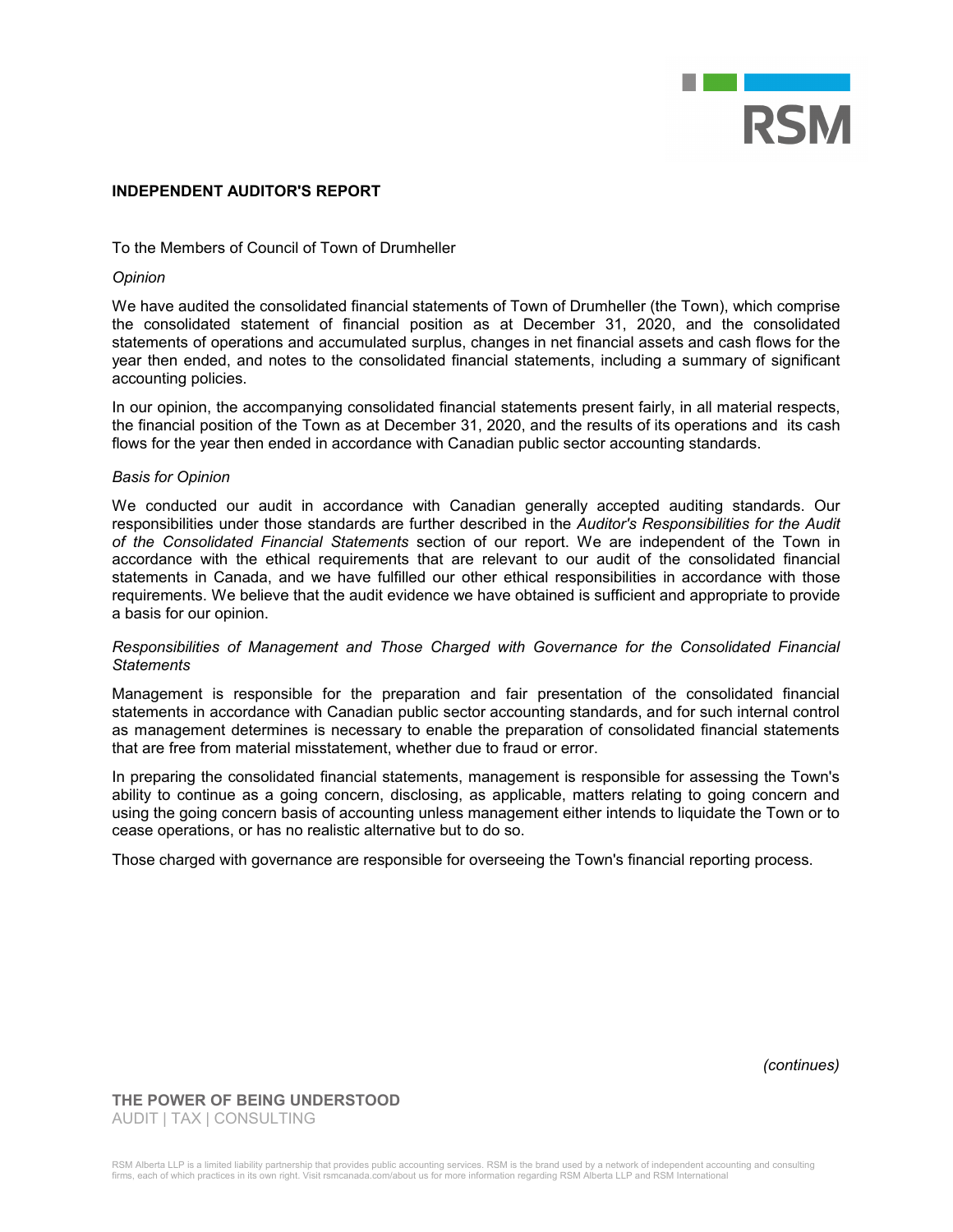#### *Auditor's Responsibilities for the Audit of the Financial Statements*

Our objectives are to obtain reasonable assurance about whether the consolidated financial statements as a whole are free from material misstatement, whether due to fraud or error, and to issue an auditor's report that includes our opinion. Reasonable assurance is a high level of assurance, but is not a guarantee that an audit conducted in accordance with Canadian generally accepted auditing standards will always detect a material misstatement when it exists. Misstatements can arise from fraud or error and are considered material if, individually or in the aggregate, they could reasonably be expected to influence the economic decisions of users taken on the basis of these consolidated financial statements. As part of an audit in accordance with Canadian generally accepted auditing standards, we exercise professional judgment and maintain professional skepticism throughout the audit. We also:

- Identify and assess the risks of material misstatement of the consolidated financial statements, whether due to fraud or error, design and perform audit procedures responsive to those risks, and obtain audit evidence that is sufficient and appropriate to provide a basis for our opinion. The risk of not detecting a material misstatement resulting from fraud is higher than for one resulting from error, as fraud may involve collusion, forgery, intentional omissions, misrepresentations, or the override of internal control.
- Obtain an understanding of internal control relevant to the audit in order to design audit procedures that are appropriate in the circumstances, but not for the purpose of expressing an opinion on the effectiveness of the Town's internal control.
- Evaluate the appropriateness of accounting policies used and the reasonableness of accounting estimates and related disclosures made by management.
- Conclude on the appropriateness of management's use of the going concern basis of accounting and, based on the audit evidence obtained, whether a material uncertainty exists related to events or conditions that may cast significant doubt on the Town's ability to continue as a going concern. If we conclude that a material uncertainty exists, we are required to draw attention in our auditor's report to the related disclosures in the consolidated financial statements or, if such disclosures are inadequate, to modify our opinion. Our conclusions are based on the audit evidence obtained up to the date of our auditor's report. However, future events or conditions may cause the Town to cease to continue as a going concern.
- Evaluate the overall presentation, structure and content of the consolidated financial statements, including the disclosures, and whether the consolidated financial statements represent the underlying transactions and events in a manner that achieves fair presentation.

We communicate with those charged with governance regarding, among other matters, the planned scope and timing of the audit and significant audit findings, including any significant deficiencies in internal control that we identify during our audit.

RSM Alberta LLP

July 29, 2021

Edmonton, Alberta Chartered Professional Accountants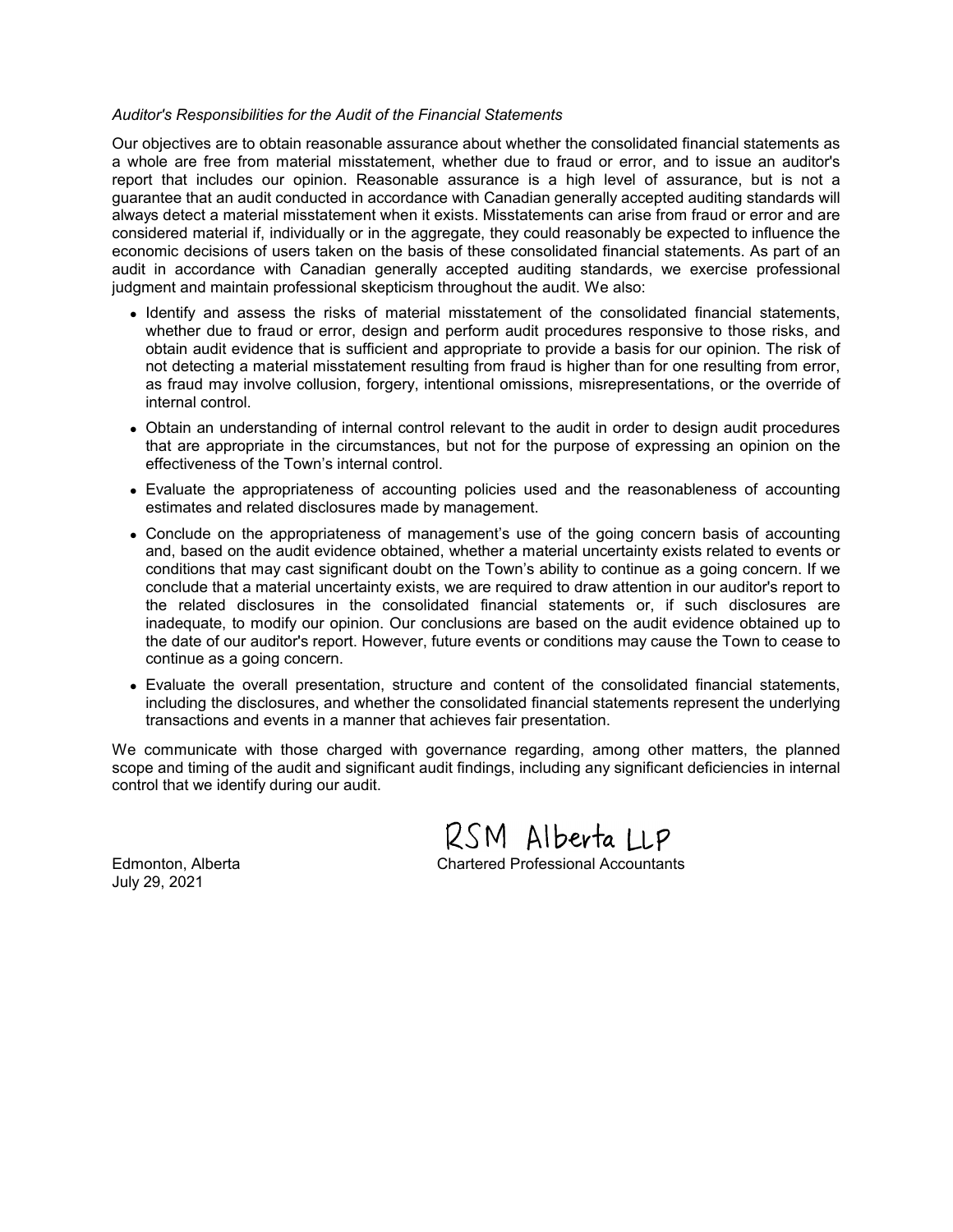Consolidated Statement of Financial Position

December 31, 2020

|                                          | 2020            | 2019            |
|------------------------------------------|-----------------|-----------------|
|                                          |                 |                 |
| <b>FINANCIAL ASSETS</b>                  |                 |                 |
| Cash and cash equivalents (Note 2)       | \$<br>7,050,487 | 5,462,817<br>\$ |
| Investments (Note 3)                     | 40,736,326      | 27,562,526      |
| Taxes receivable (Note 4)                | 1,049,042       | 1,119,575       |
| Accounts receivable (Note 5)             | 3,785,353       | 4,172,622       |
| Accrued interest receivable              | 76,959          | 94,612          |
| Inventory held for resale (Note 6)       | 1,796,945       | 1,860,514       |
|                                          | 54,495,112      | 40,272,666      |
|                                          |                 |                 |
| <b>LIABILITIES</b>                       |                 |                 |
| Accounts payable and accrued liabilities | 2,259,307       | 2,680,280       |
| Employee benefit obligation (Note 7)     | 510,540         | 484,601         |
| Deferred revenue (Note 8)                | 24,315,898      | 11,308,677      |
| Long-term debt (Note 9)                  | 7,822,678       | 8,521,612       |
|                                          | 34,908,423      | 22,995,170      |
| <b>NET FINANCIAL ASSETS</b>              | 19,586,689      | 17,277,496      |
| <b>NON-FINANCIAL ASSETS</b>              |                 |                 |
| Tangible capital assets (Note 11)        | 146,542,862     | 140,495,217     |
| Inventory for consumption                | 924,442         | 594,652         |
| Prepaid expenses                         | 249,084         | 290,580         |
|                                          |                 |                 |
|                                          | 147,716,388     | 141,380,449     |
| <b>ACCUMULATED SURPLUS (Note 13)</b>     | \$167,303,077   | \$158,657,945   |

CONTINGENCIES *(Note 19)*

COMMITMENTS *(Note 20)*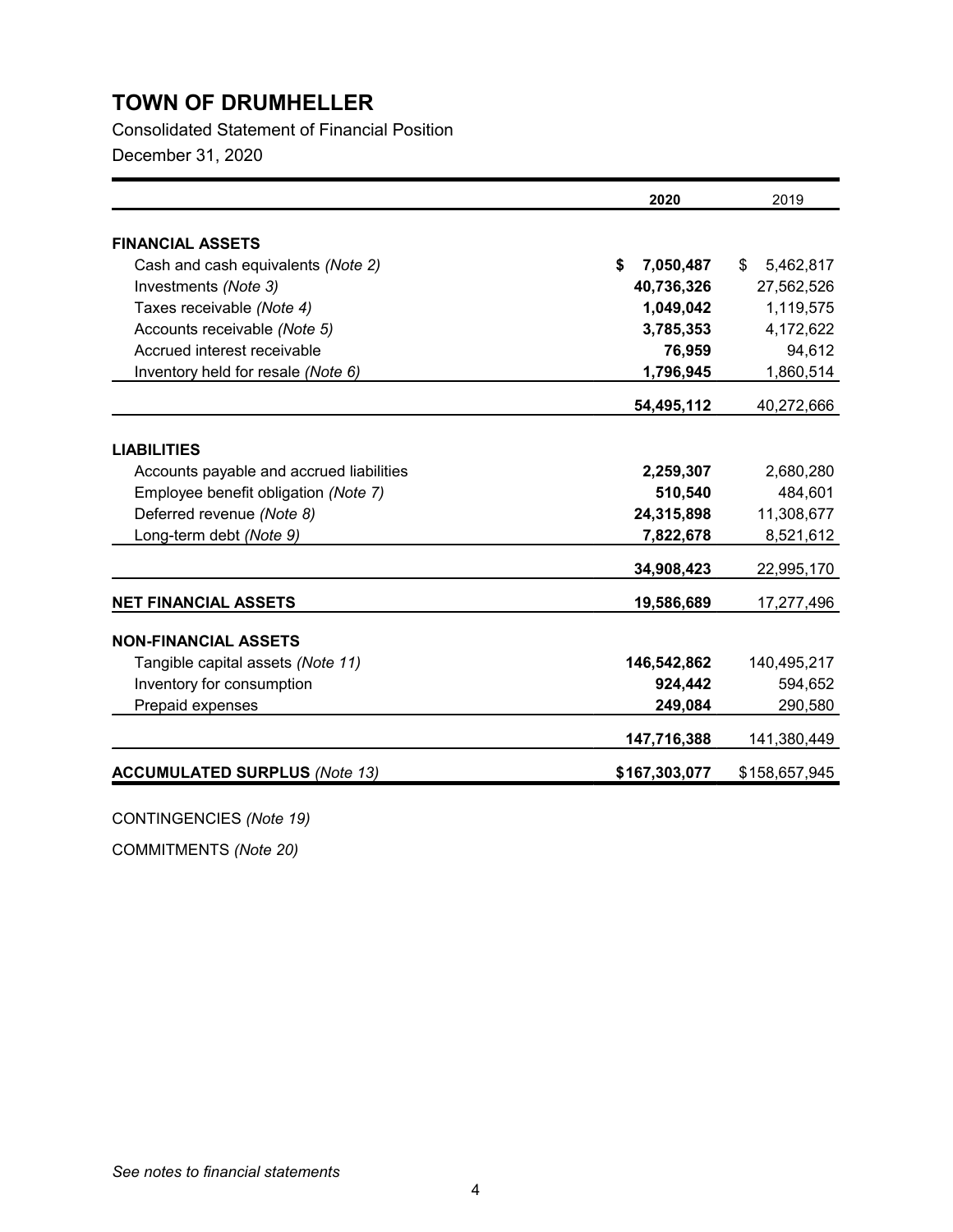Consolidated Statement of Operations and Accumulated Surplus

Year Ended December 31, 2020

|                                                                                                                                                                                                                                        | Budget 2020<br>(Note 23)                                                                                                  | 2020                                                                                                                    | 2019                                                                                                                    |
|----------------------------------------------------------------------------------------------------------------------------------------------------------------------------------------------------------------------------------------|---------------------------------------------------------------------------------------------------------------------------|-------------------------------------------------------------------------------------------------------------------------|-------------------------------------------------------------------------------------------------------------------------|
| <b>REVENUES</b><br>Net municpal taxes (Note 14)<br>Sales and user fees<br>Government transfers for operating (Note 15)<br>Franchise and concessions<br>Investment income<br>Other<br>Rentals<br>Penalties and costs on taxes           | \$<br>9,121,125<br>7,553,555<br>1,061,629<br>1,719,500<br>440,000<br>202,975<br>378,175<br>165,500                        | 8,937,148<br>S.<br>6,626,202<br>1,943,428<br>1,801,955<br>586,733<br>294,099<br>273,296<br>137,956                      | 8,907,363<br>\$<br>6,944,110<br>1,090,867<br>1,784,107<br>498,507<br>281,873<br>488,349<br>170,662                      |
|                                                                                                                                                                                                                                        | 20,642,459                                                                                                                | 20,600,817                                                                                                              | 20,165,838                                                                                                              |
| <b>EXPENSES</b><br>Legislative<br>Administration<br>Protective services<br><b>Transportation services</b><br>Water and wastewater<br>Waste management<br>Planning and development<br>Recreation and parks<br>Public health and welfare | 320,635<br>1,888,295<br>2,617,335<br>2,802,570<br>5,573,305<br>401,680<br>1,284,205<br>5,317,075<br>486,742<br>20,691,842 | 267,439<br>1,820,755<br>5,267,628<br>3,973,481<br>5,025,248<br>394,159<br>981,842<br>3,635,218<br>553,702<br>21,919,472 | 333,907<br>1,612,855<br>2,536,648<br>3,345,598<br>5,231,836<br>409,178<br>803,626<br>5,045,974<br>458,644<br>19,778,266 |
| <b>SURPLUS (DEFICIT)</b><br><b>CAPITAL REVENUES</b><br>Government transfers for capital (Note 15)<br>Other capital<br>Gain on disposal of tangible capital assets                                                                      | (49, 383)<br>33,671,503<br>50,000<br>33,721,503                                                                           | (1, 318, 655)<br>9,924,858<br>38,929<br>9,963,787                                                                       | 387,572<br>1,688,903<br>121,295<br>14,095<br>1,824,293                                                                  |
| <b>ANNUAL SURPLUS</b><br>ACCUMULATED SURPLUS - BEGINNING OF<br><b>YEAR</b>                                                                                                                                                             | 33,672,120<br>158,657,945                                                                                                 | 8,645,132<br>158,657,945                                                                                                | 2,211,865<br>156,446,080                                                                                                |
| <b>ACCUMULATED SURPLUS - END OF YEAR</b>                                                                                                                                                                                               | \$192,330,065                                                                                                             | \$167,303,077                                                                                                           | \$158,657,945                                                                                                           |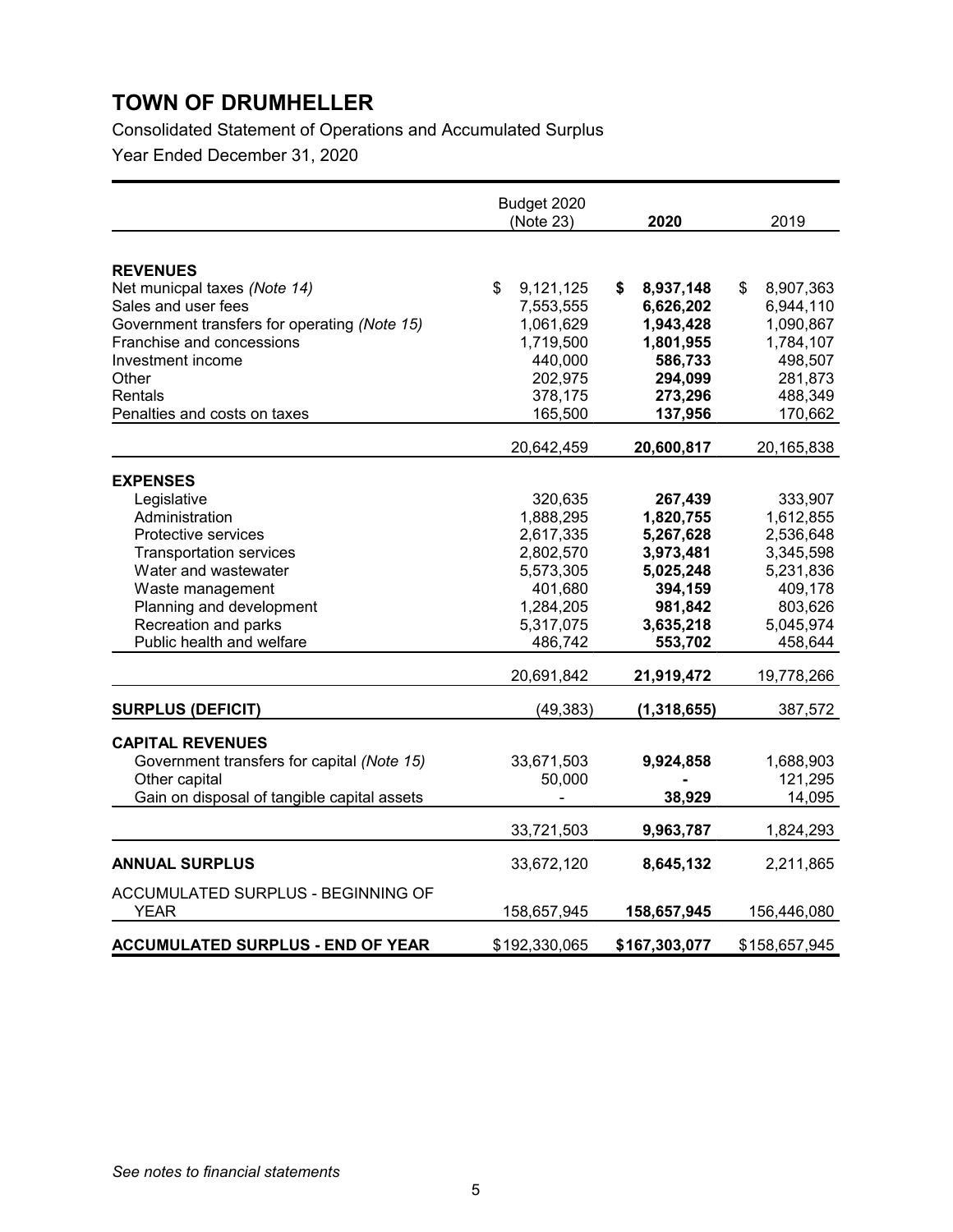Consolidated Statement of Changes in Net Financial Assets Year Ended December 31, 2020

|                                                              | <b>Budget</b><br>2020<br>(Note 23) | 2020             | 2019            |
|--------------------------------------------------------------|------------------------------------|------------------|-----------------|
| <b>ANNUAL SURPLUS</b>                                        | \$33,672,120                       | 8,645,132<br>\$  | \$<br>2,211,865 |
|                                                              |                                    |                  |                 |
| Acquisition of tangible capital assets                       | (42,655,213)                       | (11, 233, 574)   | (2,958,207)     |
| Amortization of tangible capital assets                      | 3,982,695                          | 4,721,130        | 4,611,525       |
| Gain on sale of tangible capital assets                      |                                    | (38, 929)        | (14,095)        |
| Transfer out of construction in progress                     |                                    | 422,944          |                 |
| Proceeds on sale of tangible capital assets                  |                                    | 80,784           | 66,912          |
|                                                              | (38, 672, 518)                     | (6,047,645)      | 1,706,135       |
| Decrease in prepaid expenses                                 |                                    | 41,496           | 11,642          |
| (Increase) decrease in inventory for consumption             |                                    | (329,790)        | 17,293          |
|                                                              | (38,672,518)                       | (6,335,939)      | 1,735,070       |
| <b>INCREASE (DECREASE) IN NET FINANCIAL</b><br><b>ASSETS</b> | (5,000,398)                        | 2,309,193        | 3,946,935       |
| <b>NET FINANCIAL ASSETS - BEGINNING OF</b><br>YEAR           | 17,277,496                         | 17,277,496       | 13,330,561      |
| NET FINANCIAL ASSETS - END OF YEAR                           | \$12,277,098                       | 19,586,689<br>S. | \$17,277,496    |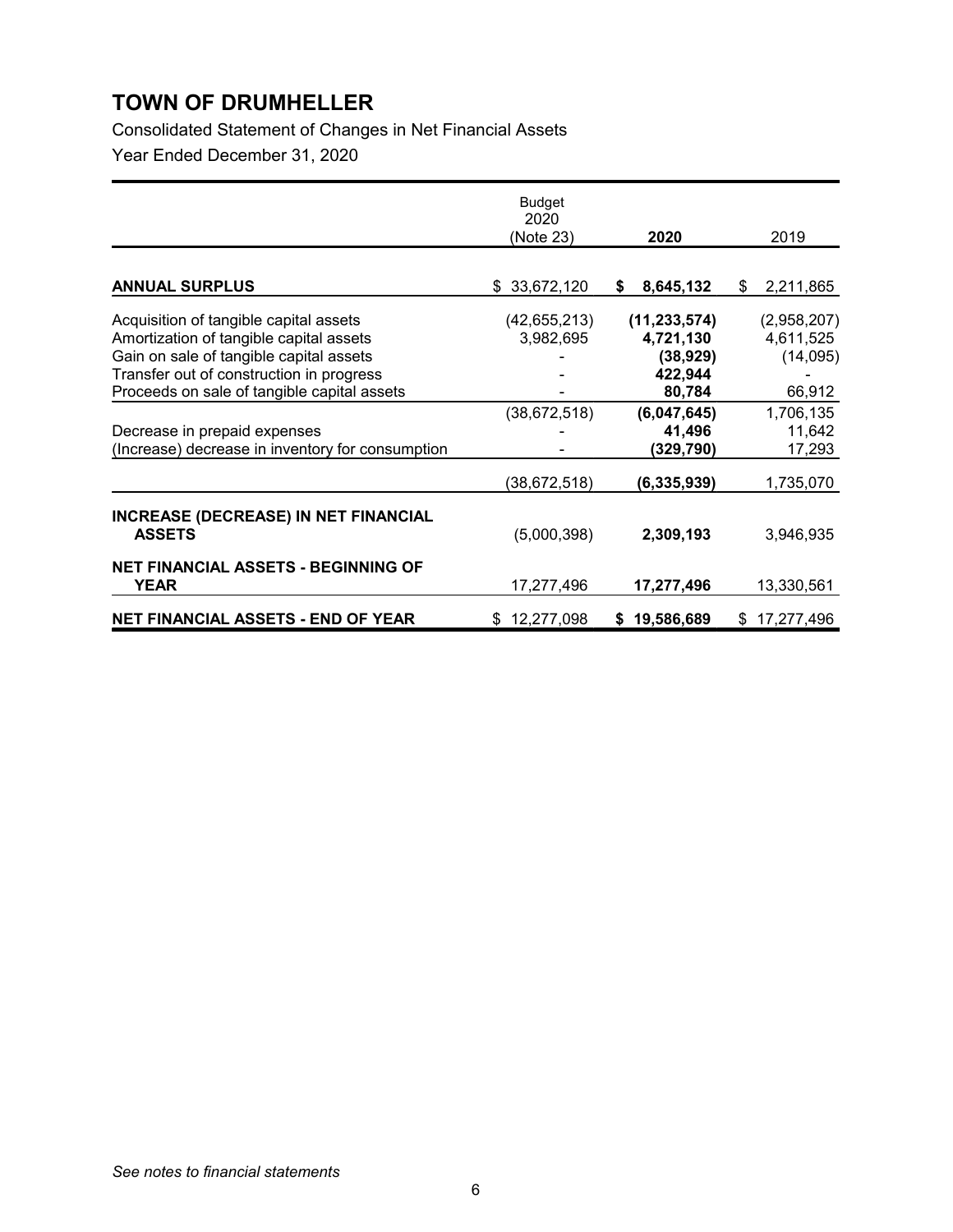Consolidated Statement of Cash Flows

Year Ended December 31, 2020

| 2020                                            |    | 2019           |    |             |
|-------------------------------------------------|----|----------------|----|-------------|
| <b>CASH PROVIDED BY (USED IN):</b>              |    |                |    |             |
| <b>OPERATING ACTIVITIES</b>                     |    |                |    |             |
| Annual surplus                                  | S  | 8,645,132      | \$ | 2,211,865   |
| Items not affecting cash:                       |    |                |    |             |
| Amortization of tangible capital assets         |    | 4,721,130      |    | 4,611,525   |
| Gain on disposal of tangible capital assets     |    | (38, 929)      |    | (14,095)    |
| Transfer out of construction in progress        |    | 422,944        |    |             |
|                                                 |    | 13,750,277     |    | 6,809,295   |
| Changes in non-cash working capital:            |    |                |    |             |
| Taxes receivable                                |    | 70,533         |    | (173, 562)  |
| Accounts receivable                             |    | 387,269        |    | (555, 703)  |
| Accrued interest receivable                     |    | 17,653         |    | (77, 232)   |
| Inventory held for resale                       |    | 63,569         |    | (33, 190)   |
| Accounts payable and accrued liabilities        |    | (420, 973)     |    | 72,291      |
| Employee benefit obligation                     |    | 25,939         |    | (80, 145)   |
| Deferred revenue                                |    | 13,007,221     |    | 795,507     |
| Inventory for consumption                       |    | (329, 790)     |    | 17,293      |
| Prepaid expenses                                |    | 41,496         |    | 11,642      |
|                                                 |    | 12,862,917     |    | (23,099)    |
|                                                 |    | 26,613,194     |    | 6,786,196   |
| <b>CAPITAL ACTIVITIES</b>                       |    |                |    |             |
| Purchase of tangible capital assets             |    | (11, 233, 574) |    | (2,958,207) |
| Proceeds on disposal of tangible capital assets |    | 80,784         |    | 66,912      |
|                                                 |    |                |    |             |
|                                                 |    | (11, 152, 790) |    | (2,891,295) |
| <b>INVESTING ACTIVITIES</b>                     |    |                |    |             |
| Purchase of investments                         |    | (17,056,268)   |    | (3,522,028) |
| Proceeds on redemption of investments           |    | 3,882,468      |    | 1,579,396   |
|                                                 |    | (13, 173, 800) |    | (1,942,632) |
| <b>FINANCING ACTIVITIES</b>                     |    |                |    |             |
| Repayment of long-term debt                     |    | (698, 934)     |    | (668,755)   |
|                                                 |    |                |    |             |
|                                                 |    | (698, 934)     |    | (668, 755)  |
| <b>INCREASE IN CASH AND CASH EQUIVELANTS</b>    |    | 1,587,670      |    | 1,283,514   |
| Cash and cash equivelants - beginning of year   |    | 5,462,817      |    | 4,179,303   |
| CASH AND CASH EQUIVELANTS - END OF YEAR         | \$ | 7,050,487      | \$ | 5,462,817   |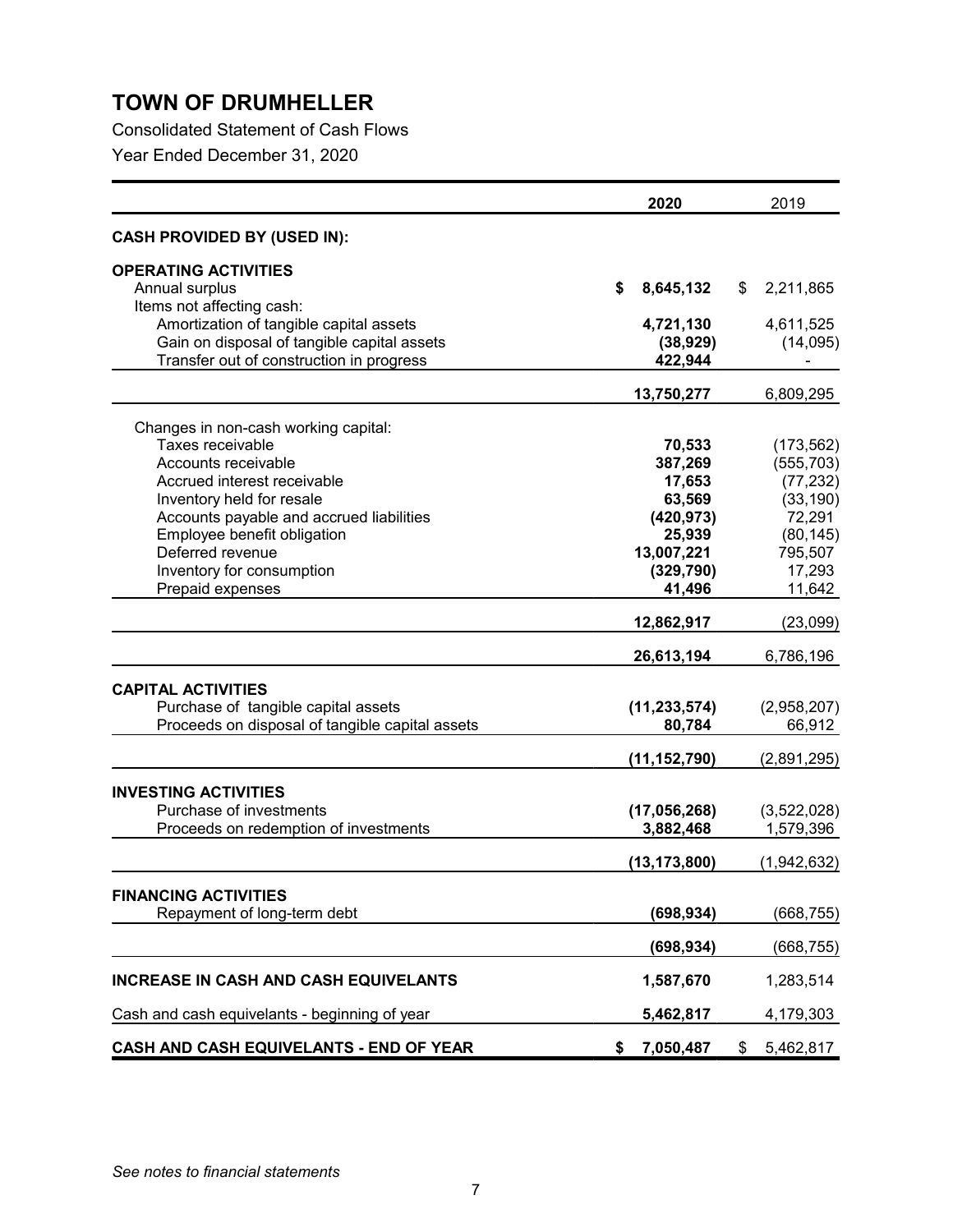Notes to Consolidated Financial Statements

### Year Ended December 31, 2020

### **1. SUMMARY OF SIGNIFICANT ACCOUNTING POLICIES**

The consolidated financial statements of the Town of Drumheller (the "Town") are the representations of management prepared in accordance with Canadian Public Sector Accounting Standards (PSAS). Significant aspects of the accounting policies adopted by the Town are as follows:

#### Reporting entity

The consolidated financial statements reflect the assets, liabilities, revenues and expenses, changes in net financial assets and cash flows of the reporting entity. This entity is comprised of the municipal operations plus all the organizations that are owned or controlled by the Town and therefore, are accountable to the Town Council for the administration of their financial affairs and resources. The summary of taxes levied (Note 14) also includes requisitions for education and social organizations that are not part of the municipal reporting entity.

#### Cash and cash equivalents

Cash and cash equivalents consist of cash on hand and cash on deposit less outstanding cheques at the reporting date.

#### Investments

Investments are recorded at amortized cost. Investment premiums and discounts are amortized on the net present value basis over the term of the respective investments. When there has been a decline in the market value which is other than temporary in nature, the respective investments are written down to market value. During the year, there was no impairment recorded (2019 - \$nil).

#### Inventory held for resale

Inventory held for resale includes land and buildings. Inventory held for resale is recorded at the lower of cost or net realizable value. Cost includes costs for land acquisition and improvements required to prepare the land for servicing such as clearing, stripping and leveling charges. Related development costs incurred to provide infrastructure such as water and wastewater services, roads, sidewalks and street lighting are recorded as physical assets under their respective function. During the year, there was no impairment recorded (2019 - \$nil).

#### Inventory for consumption

Inventory for consumption is valued at the lower of cost or net realizable value with cost determined using the average cost method.

#### Contaminated sites

Contaminated sites are a result of contamination being introduced into air, soil, water or sediment of a chemical, organic or radioactive material or live organism that exceeds an environmental standard. The liability is recorded net of any expected recoveries. A liability for remediation of a contaminated site is recognized when a site is not in productive use and is management's estimate of the cost of post-remediation including operation, maintenance and monitoring.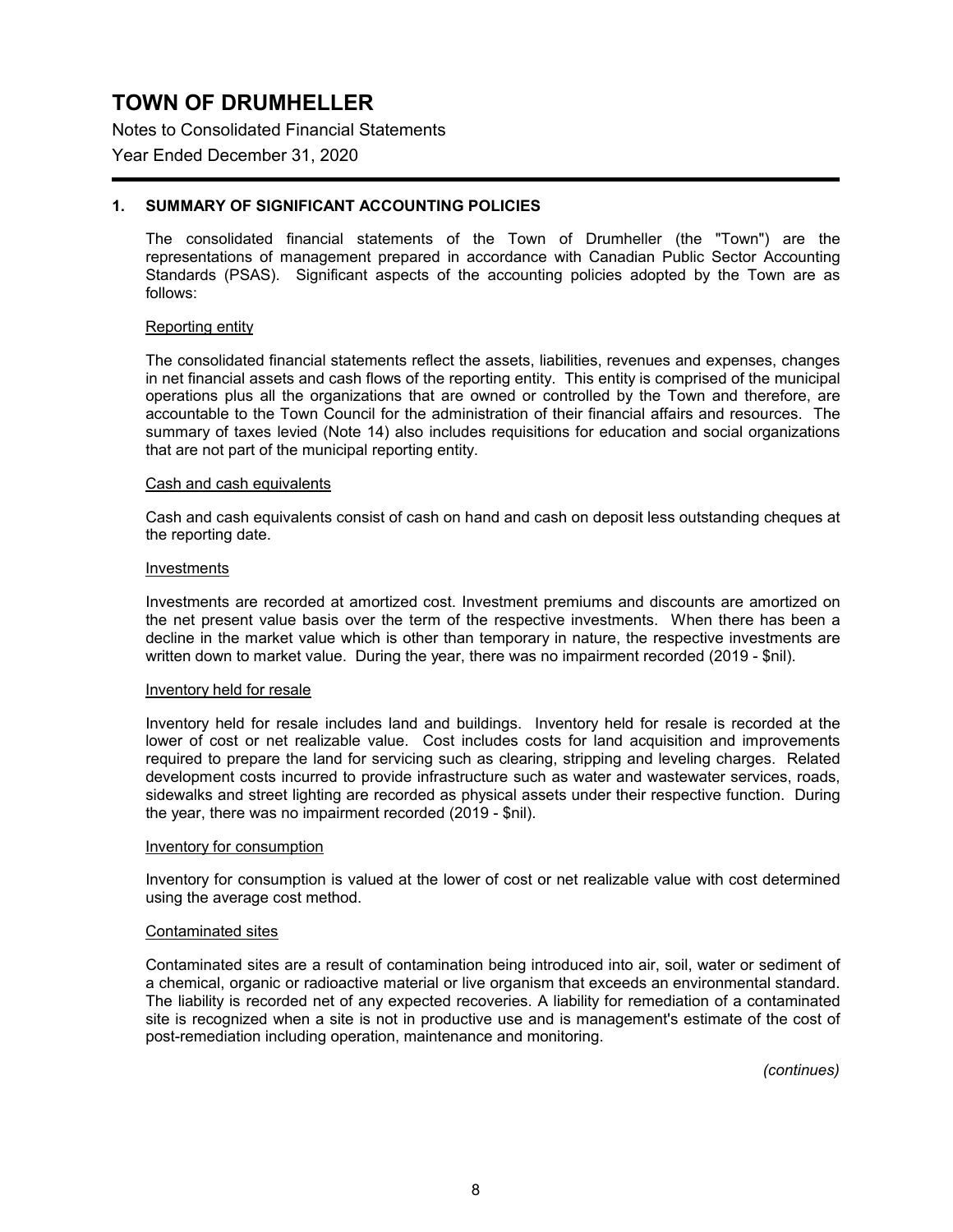Notes to Consolidated Financial Statements

Year Ended December 31, 2020

### **1. SUMMARY OF SIGNIFICANT ACCOUNTING POLICIES** *(continued)*

#### Government transfers

Government transfers are the transfer of assets from senior levels of government that are not the result of an exchange transaction, are not expected to be repaid in the future, or the result of a direct financial return. Government transfers are recognized in the financial statements as revenue in the period in which events giving rise to the transfer occur, providing the transfers are authorized, any eligibility criteria have been met, and reasonable estimates of the amounts can be determined.

#### Tangible capital assets

Tangible capital assets are recorded at cost less accumulated amortization. Cost includes all costs directly attributable to the acquisition or construction of the tangible capital asset including transportation costs, installation costs, design and engineering fees, legal fees and site preparation costs. Contributed tangible capital assets are recorded at fair value at the time of the contribution, with a corresponding amount recorded as revenue. Amortization is recorded on a straight-line basis over the estimated life of the tangible capital asset commencing once the asset is available for productive use as follows:

| Land improvements            | 15 to 45 years |
|------------------------------|----------------|
| <b>Buildings</b>             | 25 to 50 years |
| <b>Engineered Structures</b> | 45 to 75 years |
| Water system                 |                |
| Wastewater system            | 45 to 75 years |
| Road system                  | 5 to 65 years  |
| Machinery and equipment      | 5 to 40 years  |
| <b>Motor Vehicles</b>        | 10 to 40 years |

One-half of the annual amortization is charged in the year of acquisition. Work in process (assets under construction) have a cost of \$4,494,398 (2019 - \$2,121,932) and are not amortized until the asset is available for productive use.

#### Retirement benefits and other employee benefits plans

The Town's contributions due during the period to its multi-employer defined benefit plan are expensed as incurred.

### Excess collections and under-levies

Excess collections arise from the difference between the actual levy made to cover each requisition and the actual amount requisitioned. If the actual levy exceeds the requisition, the excess collection is accrued as a liability and as a reduction in property tax revenue. Requisition tax rates in the subsequent year are adjusted for any excess collections.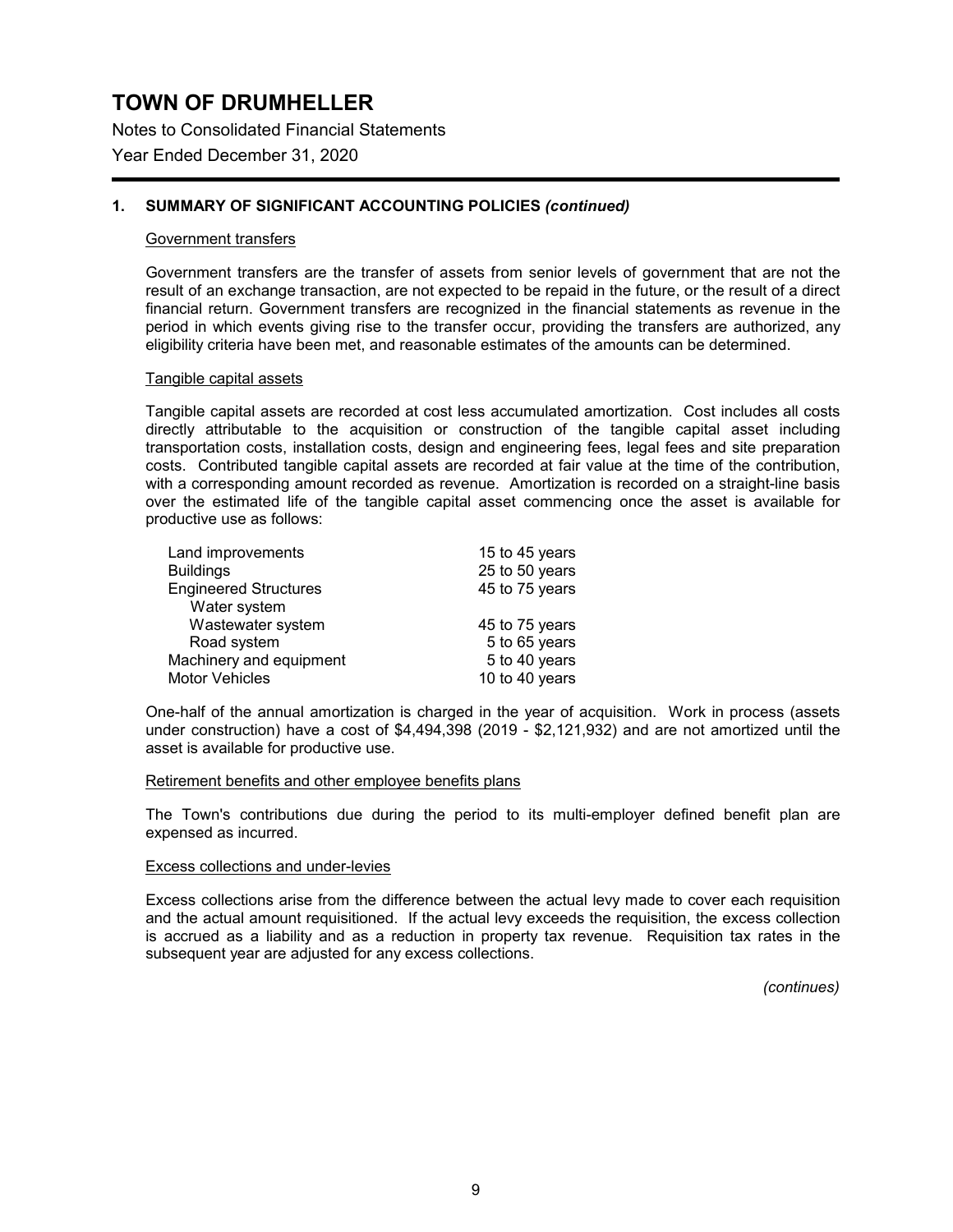Notes to Consolidated Financial Statements

Year Ended December 31, 2020

### **1. SUMMARY OF SIGNIFICANT ACCOUNTING POLICIES** *(continued)*

### Collection of taxes on behalf of other taxation authorities

The Town collects taxation revenue on behalf of other entities. Such levies, other revenues, expenses, assets and liabilities with respect to the operations of entities are not reflected in these financial statements.

The entities the Town collects taxation revenue on behalf of are:

- Alberta School Foundation Fund
- Drumheller and District Seniors Foundation

#### Non-financial assets

Non-financial assets are not available to discharge existing liabilities and are held for use in the provision of services. They have useful lives extending beyond the current year and are not intended for sale in the normal course of operations. The change in non-financial assets during the year, along with excess of revenues over expenses, provides the consolidated Change in Net Financial Assets for the year. Non-financial assets include tangible capital assets, inventory for consumption, and prepaid expenses.

### Use of estimates

The preparation of financial statements in conformity with Canadian public sector accounting standards requires management to make estimates and assumptions that affect the reported amount of assets and liabilities, disclosure of contingent assets and liabilities at the date of the financial statements and the reported amounts of revenues and expenses during the period. Such estimates are periodically reviewed and any adjustments necessary are reported in earnings in the period in which they become known. Where measurement uncertainty exists, the financial statements have been prepared within reasonable limits of materiality. Actual results could differ from these estimates.

Significant estimates include assumptions used in a number of areas including useful lives of tangible capital assets and the determination of reserves. Estimates are also used for various liabilities including accrued liabilities. Other areas that estimates are used include revenue recognized in the year, provision for tax exempt appeals, investment impairment, provisions for allowances in accounts receivable and in performing actuarial valuations of employee future benefits.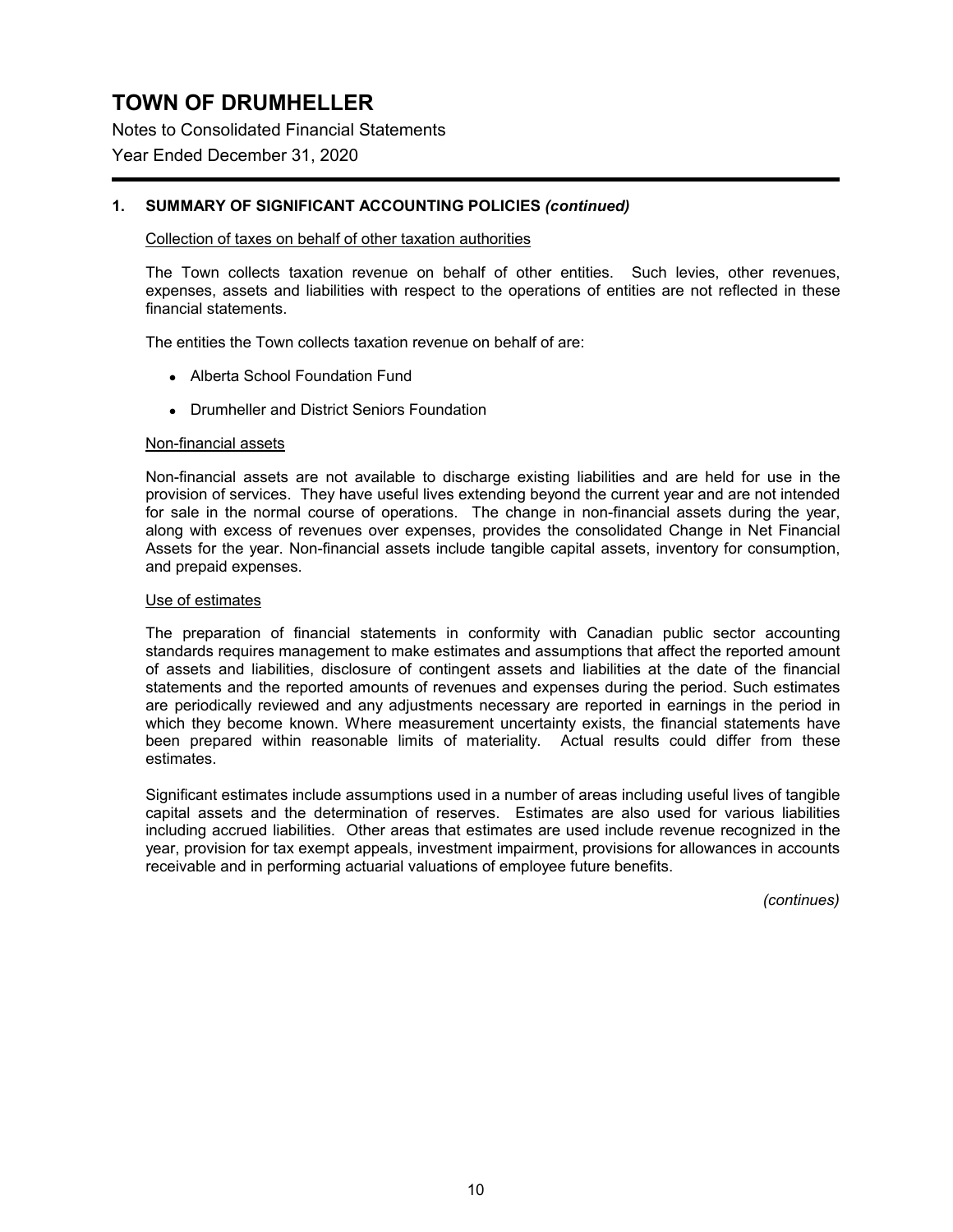Notes to Consolidated Financial Statements Year Ended December 31, 2020

## **1. SUMMARY OF SIGNIFICANT ACCOUNTING POLICIES** *(continued)*

#### Revenue recognition

Revenues are accounted for in the period in which the transactions or events occurred that gave rise to the revenues.

Funds received for specific purposes which are externally restricted by legislation, regulation or agreement and are not available for general municipal purposes, are accounted for as deferred revenue on the consolidated Statement of Financial Position. The revenue is recognized in the consolidated Statement of Operations in the year in which it is used for the specified purpose.

Government transfers, which include legislative grants, are recognized in the financial statements in the period in which events giving rise to the transfer occur, providing the transfers are authorized, any eligibility criteria have been met, and reasonable estimates of the amount can be made.

Property tax revenue is based on market value assessments determined in accordance with the Municipal Government Act (MGA). Tax mill rates are established annually. Taxation revenues are recorded at the time the tax billings are issued. Assessments are subject to appear. Losses on assessment appeals are recorded as adjustments to tax revenues and receivables when a written decision is received from the authorized board.

Charges for sewer and water usage are recorded as user fees. Connection fee revenues are recognized when the connection has been established.

Conditional grant revenue is recognized to the extent the conditions imposed on it have been fulfilled. Unconditional grant revenue is recognized when monies are receivable.

Grants for the acquisition of tangible capital assets are recognized in the period in which eligible expenses are made.

Sales of service and other revenue are recognized on an accrual basis.

Revenues from the provision of goods or services are recognized in the period in which the goods are provided or the services are rendered. Rental revenues are recognized in the period to which they relate.

Investment income is reported as revenue in the period earned. When required by agreement or legislation, investment income earned on deferred revenue is added to the investment and forms part of the deferred revenue balance

#### Recently adopted accounting pronouncements

The Town has not adopted any new accounting standards required by the Public Accounting Standards board since 2019.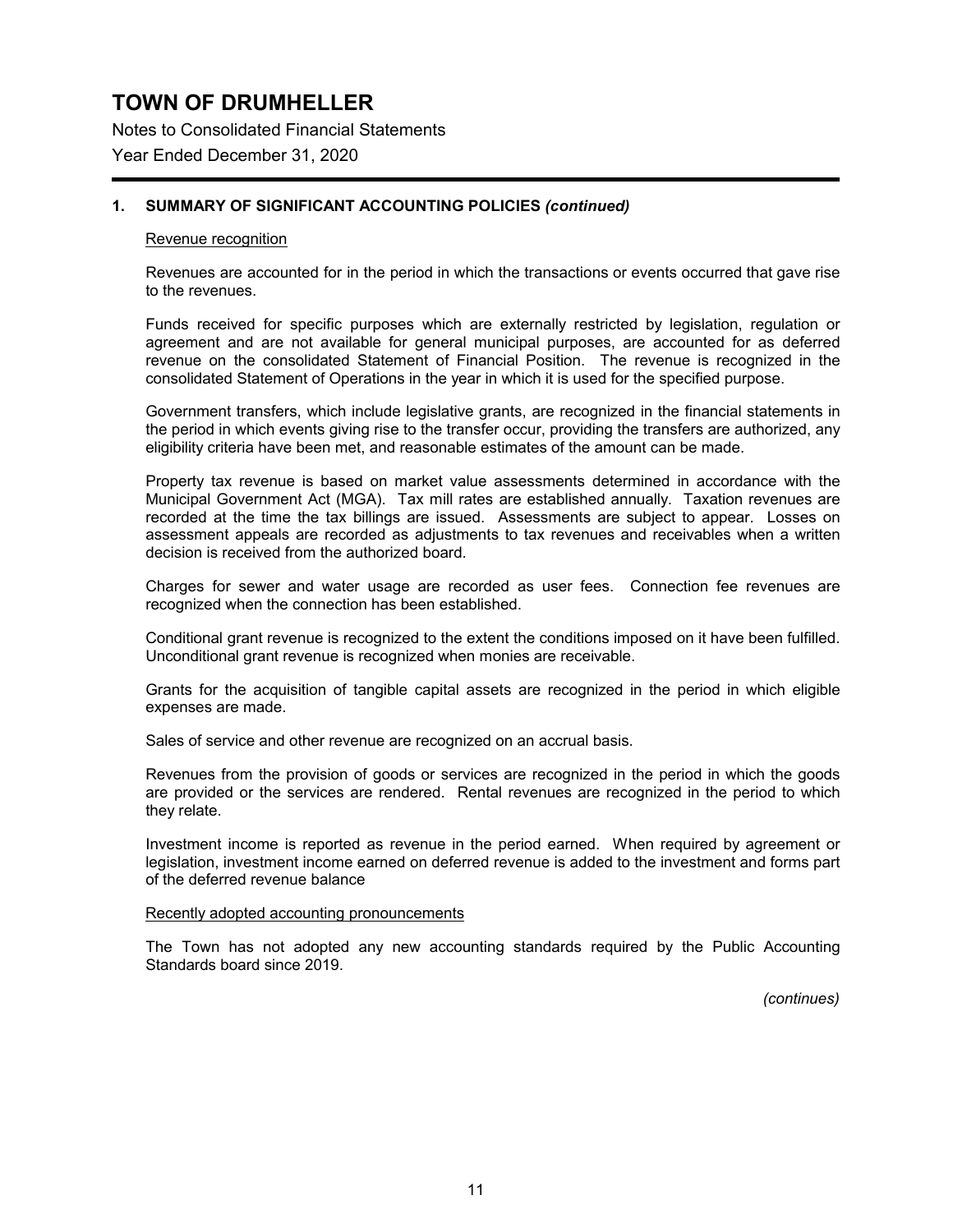Notes to Consolidated Financial Statements Year Ended December 31, 2020

### **1. SUMMARY OF SIGNIFICANT ACCOUNTING POLICIES** *(continued)*

#### Future accounting pronouncements

The following summarizes upcoming changes to public sector accounting standards issued by the Public Sector Accounting Standards Board. The Town will continue to assess the impact and prepare for the adoption of these standards. While the timing of standard adoption may vary, certain standards must be adopted concurrently. The requirements in Financial Statement Presentation (PS1201), Financial Instruments (PS3450), Foreign Currency Translations (PS2601) and Portfolio Investments (PS3041) must be implemented at the same time.

PS 1201 - Financial Statement Presentation: The implementation of this standard requires a new statement of re-measurement gains and losses separate from the statement of operations. This new statement will include the unrealized gains and losses arising from the re-measurement of financial instruments and items denominated in foreign currency. This standard is effective for fiscal years beginning on or after April 1, 2022.

PS 2601 - Foreign Currency Translation: This section establishes guidance on the recognition, measurement, presentation and disclosure of assets and liabilities denominated in foreign currencies. The Section requires monetary assets and liabilities, denominated in a foreign currency, and nonmonetary items valued at fair value, denominated in a foreign currency, to be adjusted to reflect the exchange rates in effect at the financial statement date. The resulting unrealized gains and losses are to be presented in the new statement of re-measurement gains and losses. This standard is effective for fiscal years beginning on or after April 1, 2022.

PS 3041 - Portfolio Investments: This section removes the distinction between temporary and portfolio investments and provides additional guidance on recognition, measurement, presentation and disclosure of portfolio investments. Upon adoption of this section and PS 3450, PS 3040 - Portfolio Investments will no longer be applicable. This standard is effective for fiscal years beginning on or after April 1, 2022.

PS 3450 - Financial Instruments: This section establishes recognition, measurement, and disclosure requirements for derivative and non-derivative instruments. The standard requires fair value measurements of derivative instruments and equity instruments; all other financial instruments can be measured at either cost or fair value depending upon elections made by the Town. Unrealized gains and losses will be presented on the new statement of re-measurement gains and losses arising from the adoption of PS 1201. There will also be a requirement to disclose the nature and extent of risks arising from financial instruments and clarification is given for the de-recognition of financial liabilities. This standard is effective for fiscal years beginning on or after April 1, 2022.

PS 3280 - Asset Retirement Obligations: This section establishes the recognition, measurement, and disclosure requirements for asset retirement obligations. This section requires management to prepare a best estimate of the obligation when there is a legal obligation to incur retirement costs, the transaction giving rise to the liability has occurred and future costs will be incurred. The liability must be reassessed at each financial statement date. This standard is effective for fiscal years beginning on or after April 1, 2022.

PS 3400 - Revenue: This section provides guidance on how to account for and report on revenue, specifically addressing revenue arising from exchange transactions and unilateral transactions. This standard is effective for fiscal years beginning on or after April 1, 2023.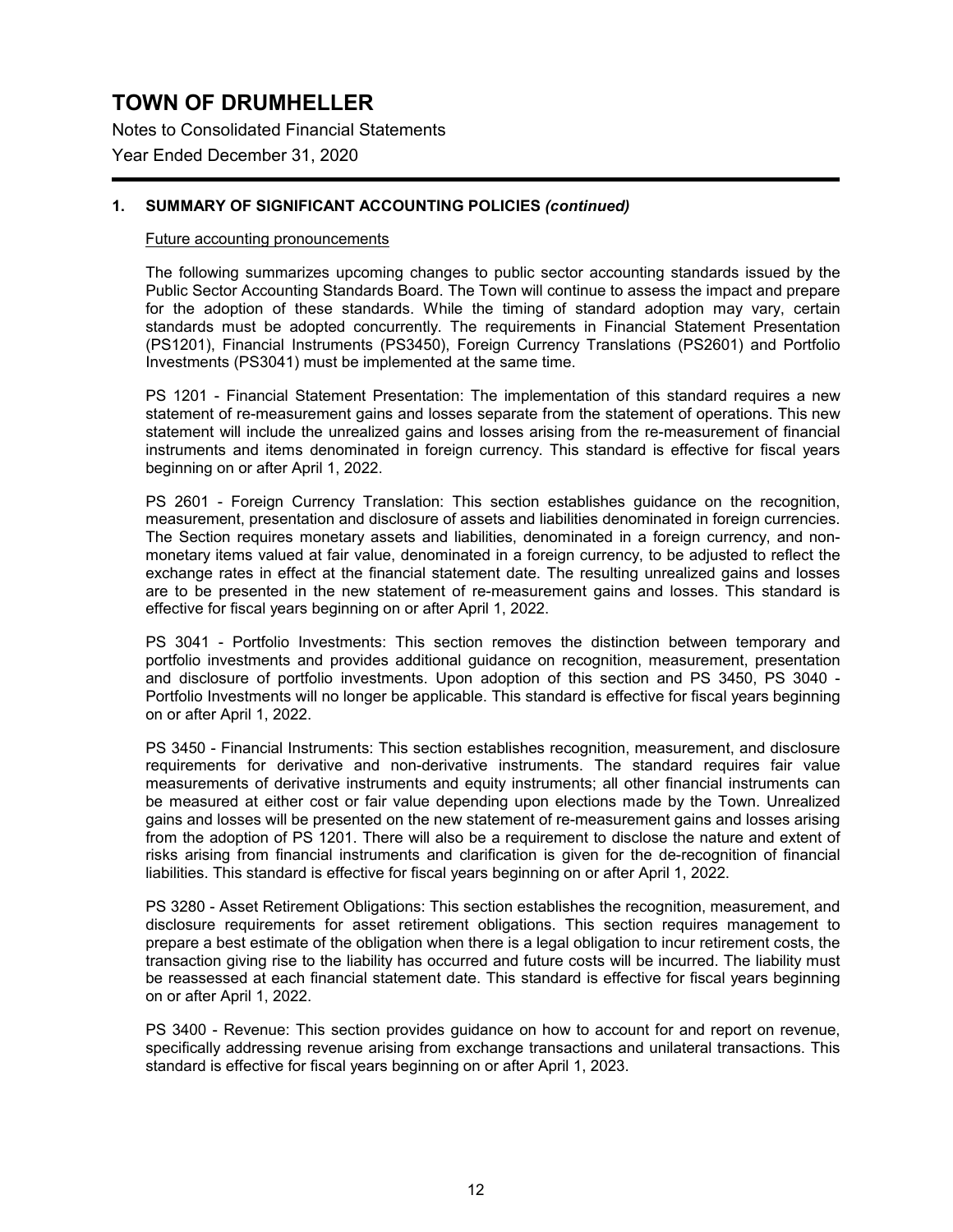Notes to Consolidated Financial Statements Year Ended December 31, 2020

### **2. CASH AND CASH EQUIVALENTS**

|                                                | 2020                 | 2019                       |
|------------------------------------------------|----------------------|----------------------------|
| Current accounts<br>Investment margin accounts | 6,890,081<br>160,406 | \$<br>4,949,534<br>513,283 |
|                                                | 7,050,487            | 5,462,817                  |

At December 31, 2020, the Town had an authorized line of credit available from its bank in the amount of \$4,000,000 bearing interest at bank prime less 0.75%. At year end, no amounts were drawn against its available line of credit.

Included in cash is \$1,624,969 which is held in trust for future capital purchases related to the flood mitigation project.

### **3. INVESTMENTS**

|                           | 2020      | 2020                                                    | 2019      | 2019         |
|---------------------------|-----------|---------------------------------------------------------|-----------|--------------|
|                           | Cost      | <b>Market value</b>                                     | Cost      | Market value |
| Short-term                |           |                                                         |           |              |
| Term deposits             |           | $$37,082,317$ $$37,082,317$ $$24,400,726$ $$24,400,726$ |           |              |
| Fixed income notes        | 248,467   | 251,480                                                 | 52.925    | 50,622       |
| Principal protected notes |           | $\blacksquare$                                          | 400,000   | 454,080      |
| Long-term                 |           |                                                         |           |              |
| Fixed income notes        | 2,798,856 | 3,045,002                                               | 2,577,089 | 2,644,745    |
| Principal protected notes | 601,900   | 588,128                                                 | 127,000   | 144,844      |
| Other                     | 4,786     | 4.786                                                   | 4,786     | 4,786        |
|                           |           | $$40,736,326$ $$40,971,713$ $$27,562,526$ $$27,699,803$ |           |              |

Short-term term deposits bear variable interest at 0.75% to 1.80% per annum (2019 - 2.50% to 2.75% per annum) and mature between January and December 2021 (2019 - January and December 2020). Short-term fixed income notes mature September and December 2021 (2019 - June 2020) and bear interest of 1.90 to 3.45% (2019 - 4.85%). Short-term principal protected notes mature (2019 - April 2020).

Included in investments is a restricted amount of \$20,688,710 (2019 - \$9,697,740) received from various grant programs and held exclusively for approved projects. Included in investments is an internally restricted amount of \$20,047,616 (2019 - \$17,890,786) to fund specific reserves.

Long-term fixed income notes bear interest at 1.00% to 9.976% (2019 - 1.00% to 5.60% per annum) and mature December 2022 to December 2048 (2019 - December 2021 to December 2048).

Principal protected notes mature February and March 2027 (2019 - September 2022).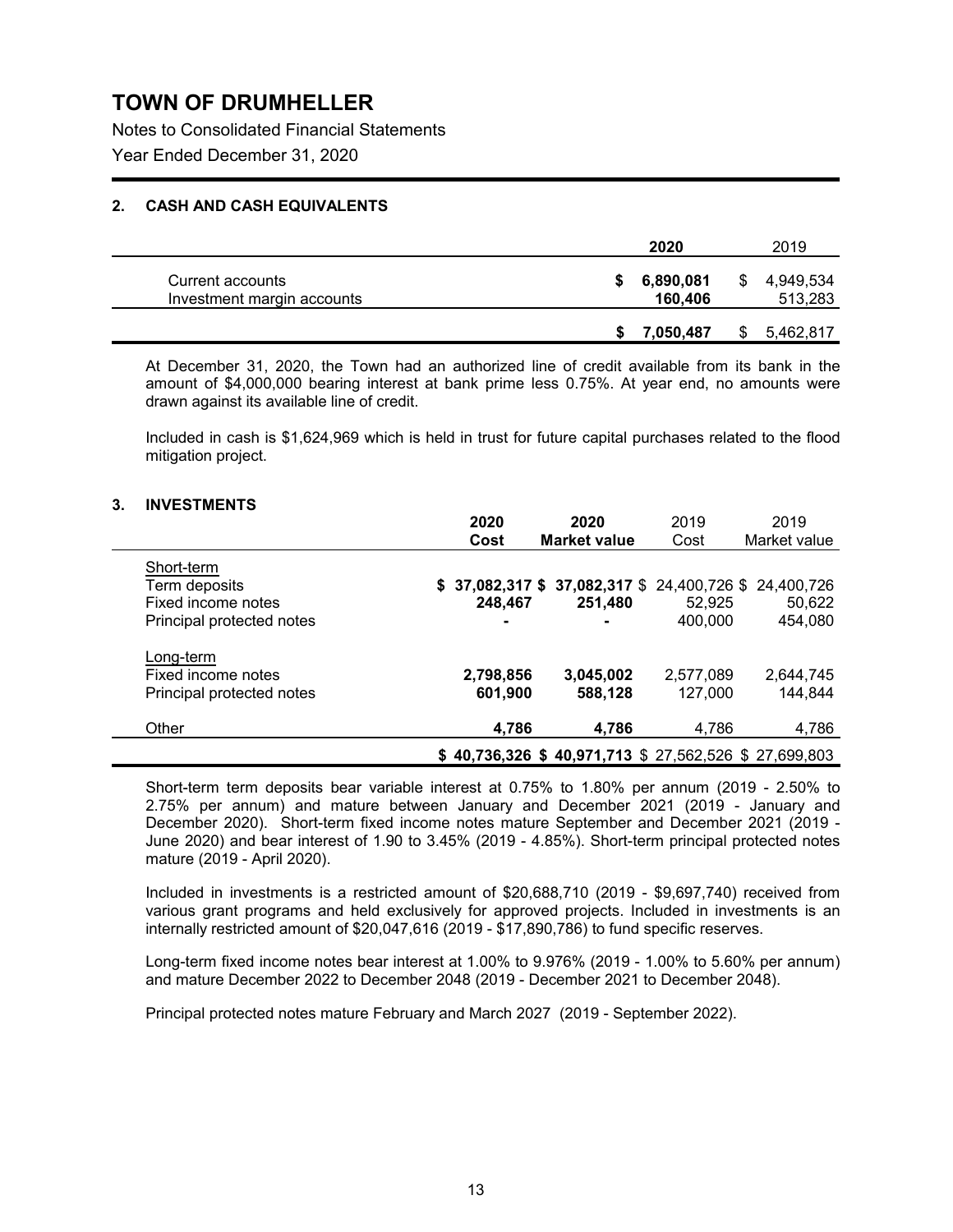Notes to Consolidated Financial Statements Year Ended December 31, 2020

### **4. TAXES RECEIVABLE**

|                                                                            |   | 2020                    |   | 2019                    |
|----------------------------------------------------------------------------|---|-------------------------|---|-------------------------|
| Current taxes and grants in place<br>Non-current taxes and grants in place | S | 600,709<br>966,556      | S | 571,289<br>972,511      |
| Less: allowance for doubtful accounts                                      |   | 1,567,265<br>(518, 223) |   | 1,543,800<br>(424, 225) |
|                                                                            | S | 1,049,042               |   | 1,119,575               |

## **5. ACCOUNTS RECEIVABLE**

|                                       |    | 2020      | 2019           |
|---------------------------------------|----|-----------|----------------|
|                                       |    |           |                |
| Trade receivable                      | S. | 1,619,260 | 1,358,735<br>S |
| Government grants receivable          |    | 2,228,447 | 2,876,155      |
|                                       |    | 3,847,707 | 4,234,890      |
| Less: allowance for doubtful accounts |    | (62, 354) | (62, 268)      |
|                                       |    |           |                |
|                                       |    | 3,785,353 | 4,172,622      |

Included in trade receivable is \$222,143 (2019 - \$178,018) of goods and service tax receivable.

## **6. INVENTORY HELD FOR RESALE**

|                      | 2020      | 2019           |
|----------------------|-----------|----------------|
| Land held for resale | 1.796.945 | ,860,514<br>\$ |

Land held ready for resale is land in a condition to be sold, marketed for sale, and reasonably anticipated to be sold within a year.

### **7. EMPLOYEE BENEFIT OBLIGATION**

|                                                            |   | 2020               |   | 2019               |
|------------------------------------------------------------|---|--------------------|---|--------------------|
| Accrued vacation pay<br>Accrued long-term service benefits | S | 296,653<br>213,887 |   | 264,631<br>219,970 |
|                                                            |   | 510.540            | S | 484,601            |

Accrued vacation pay is comprised of the vacation that employees are deferring to future years. Accrued long-term service benefits are calculated per policy at 2 days per year of service over 10 years at the current rate of pay. Employees have either earned the benefits (and are vested) or are entitled to these benefits within the next budgetary year.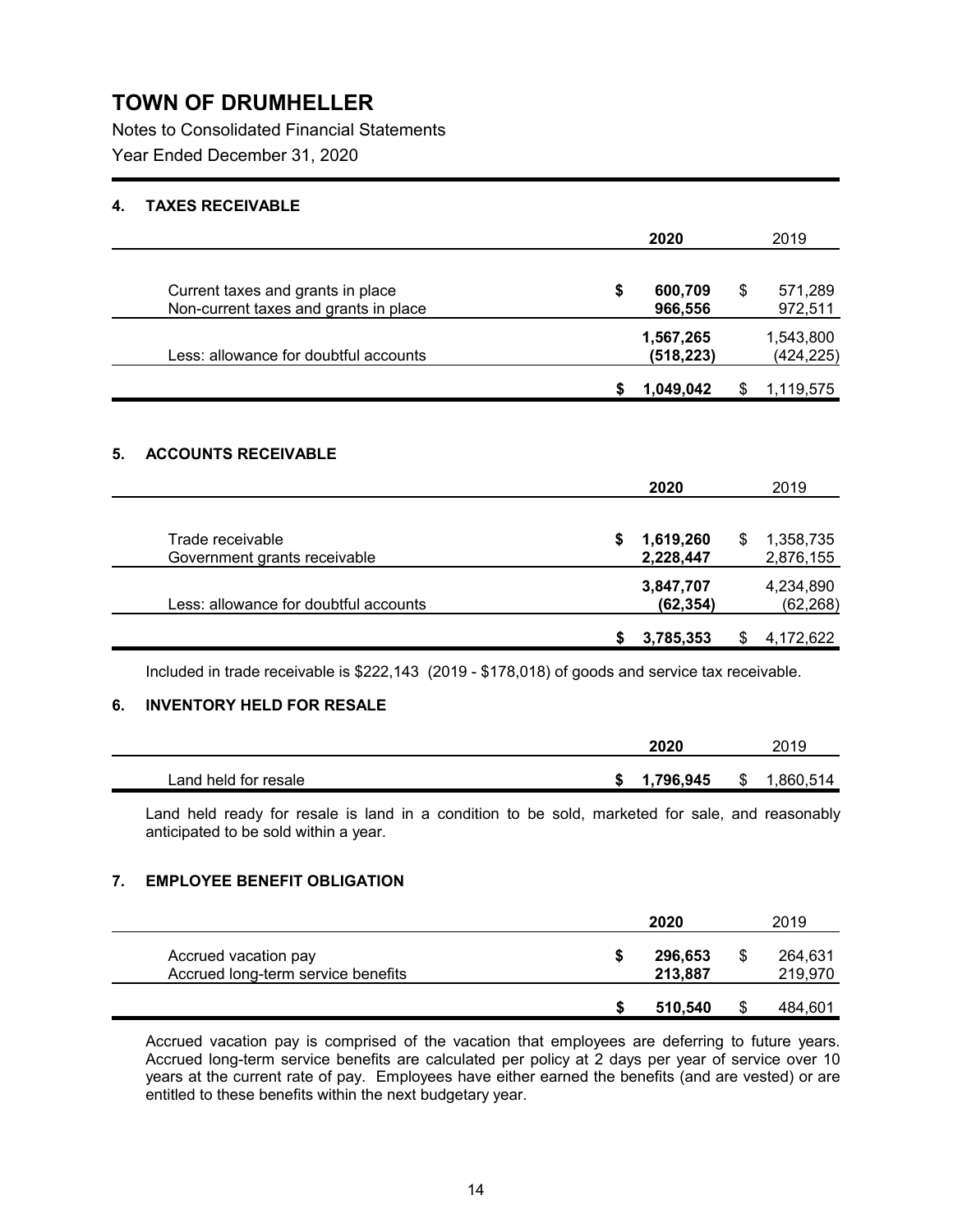Notes to Consolidated Financial Statements Year Ended December 31, 2020

### **8. DEFERRED REVENUE**

|                                            |    | Opening<br><b>Balance</b> | Contributions<br>Received |    | Interest Earned          | Revenue<br>Recognized               | <b>Ending</b><br><b>Balance</b> |
|--------------------------------------------|----|---------------------------|---------------------------|----|--------------------------|-------------------------------------|---------------------------------|
| MSI grant<br>Gas Tax fund                  | \$ | 1,946,074 \$<br>670,309   | 1,657,711<br>456,584      | \$ | 12,400<br>4,472          | $(2,031,227)$ \$<br>S<br>(519, 473) | 1,584,958<br>611,892            |
| Policing grant<br><b>Alberta Community</b> |    | 90,964                    | 363,856                   |    | $\overline{\phantom{0}}$ | (363, 856)                          | 90,964                          |
| Resilience grant                           |    | 6,277,965                 | ۰                         |    | 36,115                   | (1,871,669)                         | 4,442,411                       |
| Water for Life                             |    | 602,028                   | ۰                         |    | $\,$                     | (602, 028)                          | ۰                               |
| Kneehill                                   |    | 750,341                   | ۰                         |    |                          | (75, 034)                           | 675,307                         |
| <b>Flood Mitigation</b>                    |    |                           | 20,000,000                |    | 147,400                  | (3,938,329)                         | 16,209,071                      |
| Other                                      |    | 970,996                   | 524,155                   |    |                          | (793,856)                           | 701,295                         |
|                                            | S  |                           | 11,308,677 \$ 23,002,306  | S  | 200.387                  | \$ (10, 195, 472) \$ 24, 315, 898   |                                 |

Under various grant agreements with the Government of Canada and the Province of Alberta, the Town is required to account for grants provided and to complete the projects or program in accordance with standards detailed in the various agreements. If these requirements are not adhered to, grants provided will become repayable to the source government. Excess funds are repayable to the source government upon final accounting. Funds are deferred until related expenses under the specific grant agreement have been incurred. The funds are included in cash and cash equivalents and investments.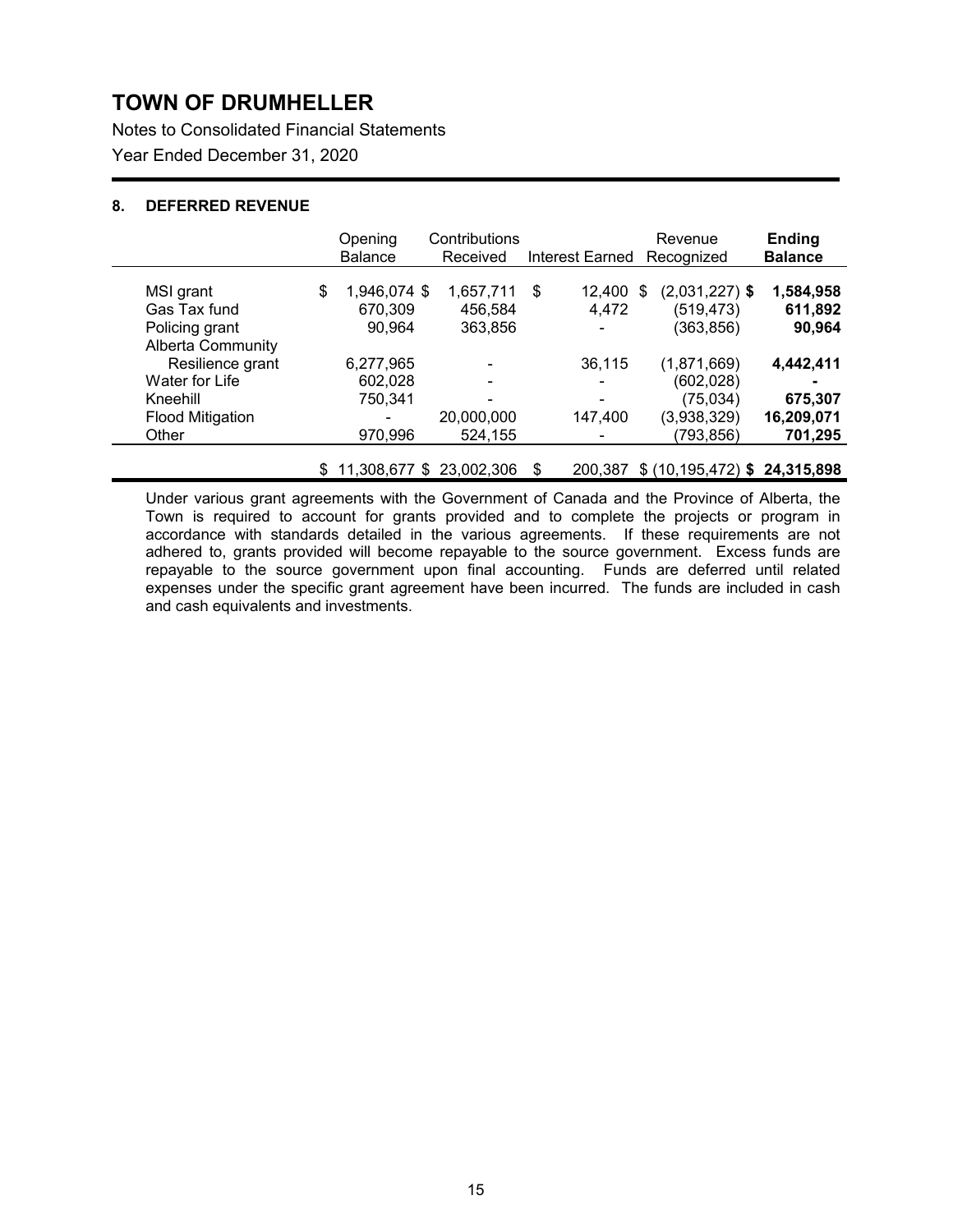Notes to Consolidated Financial Statements

Year Ended December 31, 2020

| 9. | <b>LONG-TERM DEBT</b>                                                                                                                                                                                                                                                                                                                                                                                                                                                            |    |           |                 |
|----|----------------------------------------------------------------------------------------------------------------------------------------------------------------------------------------------------------------------------------------------------------------------------------------------------------------------------------------------------------------------------------------------------------------------------------------------------------------------------------|----|-----------|-----------------|
|    |                                                                                                                                                                                                                                                                                                                                                                                                                                                                                  |    | 2020      | 2019            |
|    | Various Alberta Capital Finance Authority Debentures, bearing<br>interest at 4.252% to 5.012% per annum, with blended<br>combined semi-annual payments of \$486,926 due 2021<br>through 2033. Debenture debt is issued on the credit and<br>security of the Town of Drumheller at large.<br>Alberta Capital Finance Authority Debenture, bearing interest<br>at 2.765% per annum, with blended combined semi-annual<br>payments of \$14,257 due June 15, 2035. Debenture debt is | S  | 7,463,303 | \$8,124,360     |
|    | issued on the credit and security of the Town of Drumheller at<br>large.                                                                                                                                                                                                                                                                                                                                                                                                         |    | 338,721   | 357,480         |
|    | CMHC mortgage payable, bearing interest at 12.50% per<br>annum, with annual blended payments of \$22,313, due 2021.                                                                                                                                                                                                                                                                                                                                                              |    | 20.654    | 39,772          |
|    |                                                                                                                                                                                                                                                                                                                                                                                                                                                                                  | \$ | 7,822,678 | \$<br>8,521,612 |

Principal repayment terms are approximately:

|            |    | Principal<br>Interest<br>Repayments<br>Payments |    |           |                 |
|------------|----|-------------------------------------------------|----|-----------|-----------------|
|            |    |                                                 |    |           | Total           |
| 2021       | \$ | 725,061                                         | \$ | 326,912   | \$<br>1,051,973 |
| 2022       |    | 729,941                                         |    | 294,270   | 1,024,211       |
| 2023       |    | 762,170                                         |    | 262,041   | 1,024,211       |
| 2024       |    | 795,839                                         |    | 228,372   | 1,024,211       |
| 2025       |    | 831,011                                         |    | 193,200   | 1,024,211       |
| Thereafter |    | 3,978,656                                       |    | 476,708   | 4,455,364       |
|            |    |                                                 |    |           |                 |
|            |    | 7,822,678                                       |    | 1,781,503 | 9,604,181       |

Interest on long-term debt amounted to \$353,280 (2019 - \$383,870)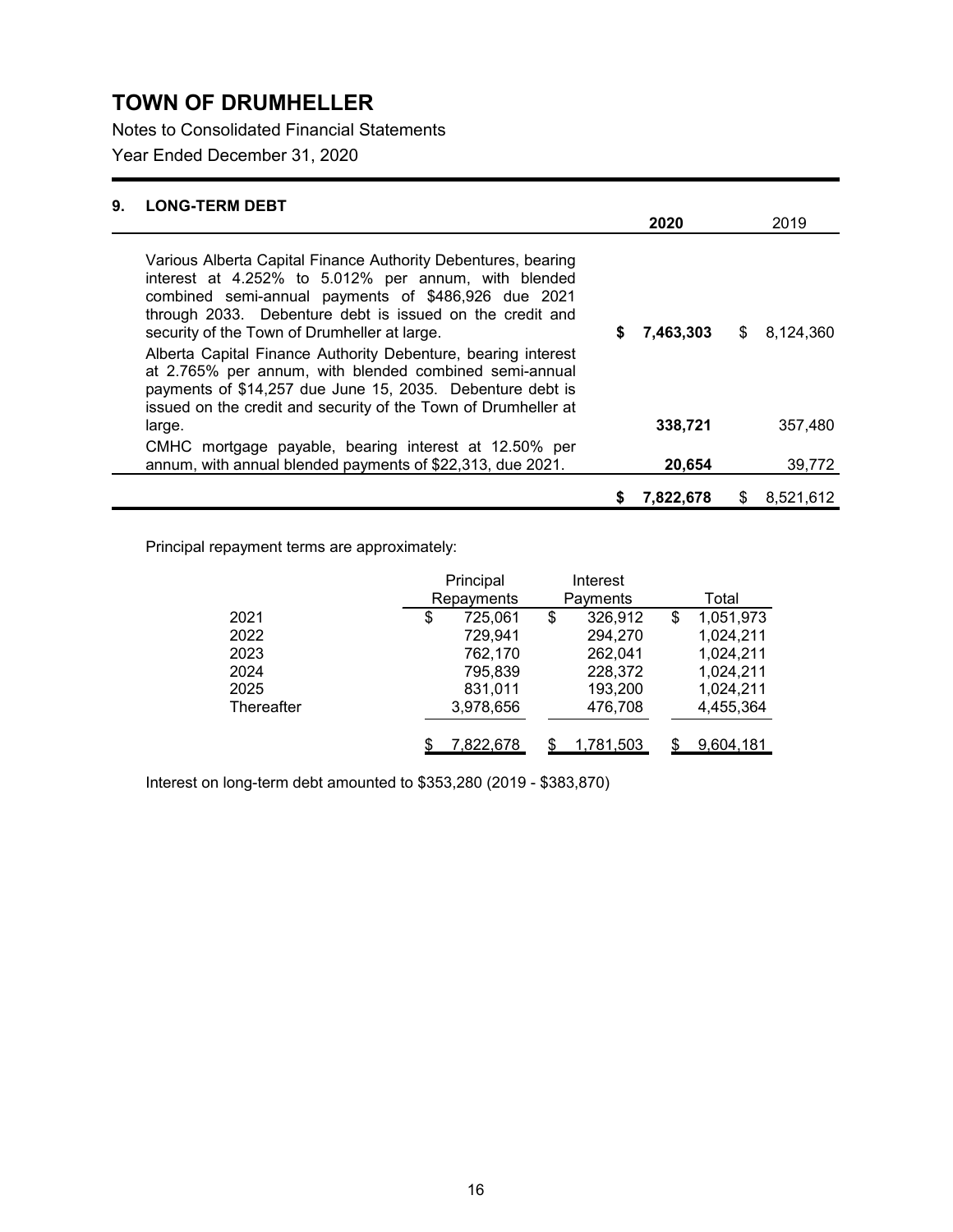Notes to Consolidated Financial Statements

Year Ended December 31, 2020

### **10. DEBENTURE DEBT LIMITS**

Section 276(2) of the Municipal Government Act requires that debt and debt limits as defined by Alberta Regulation for the Town to be disclosed as follows:

|                                       | 2020         | 2019         |
|---------------------------------------|--------------|--------------|
| Total debt limit                      | \$30,901,224 | \$30,248,757 |
| Total debt                            | (7,822,678)  | (8,521,612)  |
|                                       | 23,078,546   | 21,727,145   |
| Debt servicing limit                  | 5,150,204    | 5,041,460    |
| Debt servicing                        | (1,057,423)  | (1,023,679)  |
| Amount of debt servicing limit unused | 4,092,781    | 4,017,781    |

The debt limit is calculated at 1.5 times revenue of the Town (as defined in Alberta Regulation 255/00) and the debt service limit is calculated at 0.25 times such revenue. Incurring debt beyond these limitations requires approval by the Minister of Municipal Affairs. These thresholds are guidelines used by Alberta Municipal Affairs to identify municipalities which could be at financial risk if further debt is acquired. The calculation taken alone does not represent the financial stability of the municipality. Rather, the financial statements must be interpreted as a whole.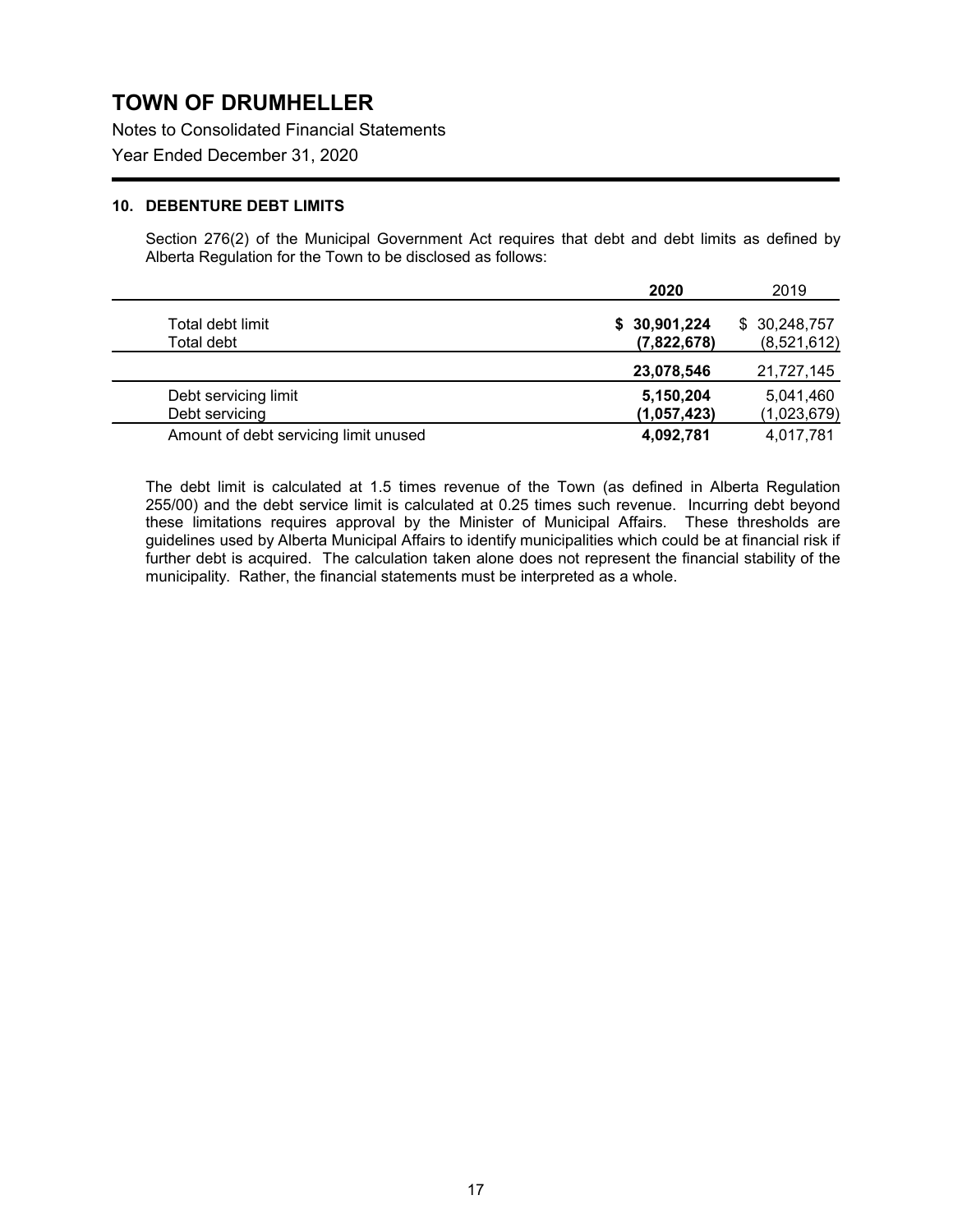Notes to Consolidated Financial Statements Year Ended December 31, 2020

### **11. TANGIBLE CAPITAL ASSETS**

| 2019<br><b>Balance</b> | Additions | Disposals /<br><b>Transfers</b>                                                                                                                                                           | 2020<br><b>Balance</b>                                                                                                                                                                                 |
|------------------------|-----------|-------------------------------------------------------------------------------------------------------------------------------------------------------------------------------------------|--------------------------------------------------------------------------------------------------------------------------------------------------------------------------------------------------------|
| \$                     |           | 359,303<br>(237, 212)<br>75,815<br>(962,381)                                                                                                                                              | \$<br>17,354,473<br>3,981,433<br>42,173,029<br>169,948,103<br>9,481,174<br>4,307,217<br>4,434,398                                                                                                      |
|                        |           |                                                                                                                                                                                           | $(764, 475)$ \$ 251,679,827                                                                                                                                                                            |
| 2019<br>Balance        |           | Accumulated<br>Amortization<br>on Disposals                                                                                                                                               | 2020<br><b>Balance</b>                                                                                                                                                                                 |
| \$                     |           | (243, 807)<br>(55, 869)                                                                                                                                                                   | \$<br>3,324,934<br>12,751,589<br>81,383,722<br>5,274,611<br>2,402,109                                                                                                                                  |
|                        |           |                                                                                                                                                                                           | $(299, 676)$ \$ 105,136,965                                                                                                                                                                            |
|                        |           | 2020                                                                                                                                                                                      | 2019                                                                                                                                                                                                   |
|                        |           | 17,354,473<br>\$<br>656,499<br>29,421,440<br>88,564,381<br>4,206,563<br>1,905,108<br>4,434,398<br>\$146,542,862                                                                           | 13,416,144<br>\$<br>760,368<br>29,807,725<br>89,469,631<br>4,116,762<br>802,655<br>2,121,932<br>\$140,495,217                                                                                          |
|                        |           | 13,416,144 \$<br>3,981,433<br>41,752,674<br>167,674,583<br>9,226,373<br>3,037,589<br>2,121,932<br>3,221,065 \$<br>11,944,949<br>78,204,952<br>5,109,611<br>2,234,934<br>$$100,715,511$ \$ | 3,938,329 \$<br>420,355<br>1,914,217<br>492,013<br>1,193,813<br>3,274,847<br>\$241,210,728 \$11,233,574 \$<br>Amortization<br>103,869 \$<br>806,640<br>3,178,770<br>408,807<br>223,044<br>4,721,130 \$ |

During the year, \$359,303 (2019 - \$116,376) was transferred from work in progress to engineered structures as work was completed and the asset was made available for productive use.

Included in land is \$3,938,929 of land acquired for the flood mitigation project. The land is held by a seperate entity that is controlled by the Town.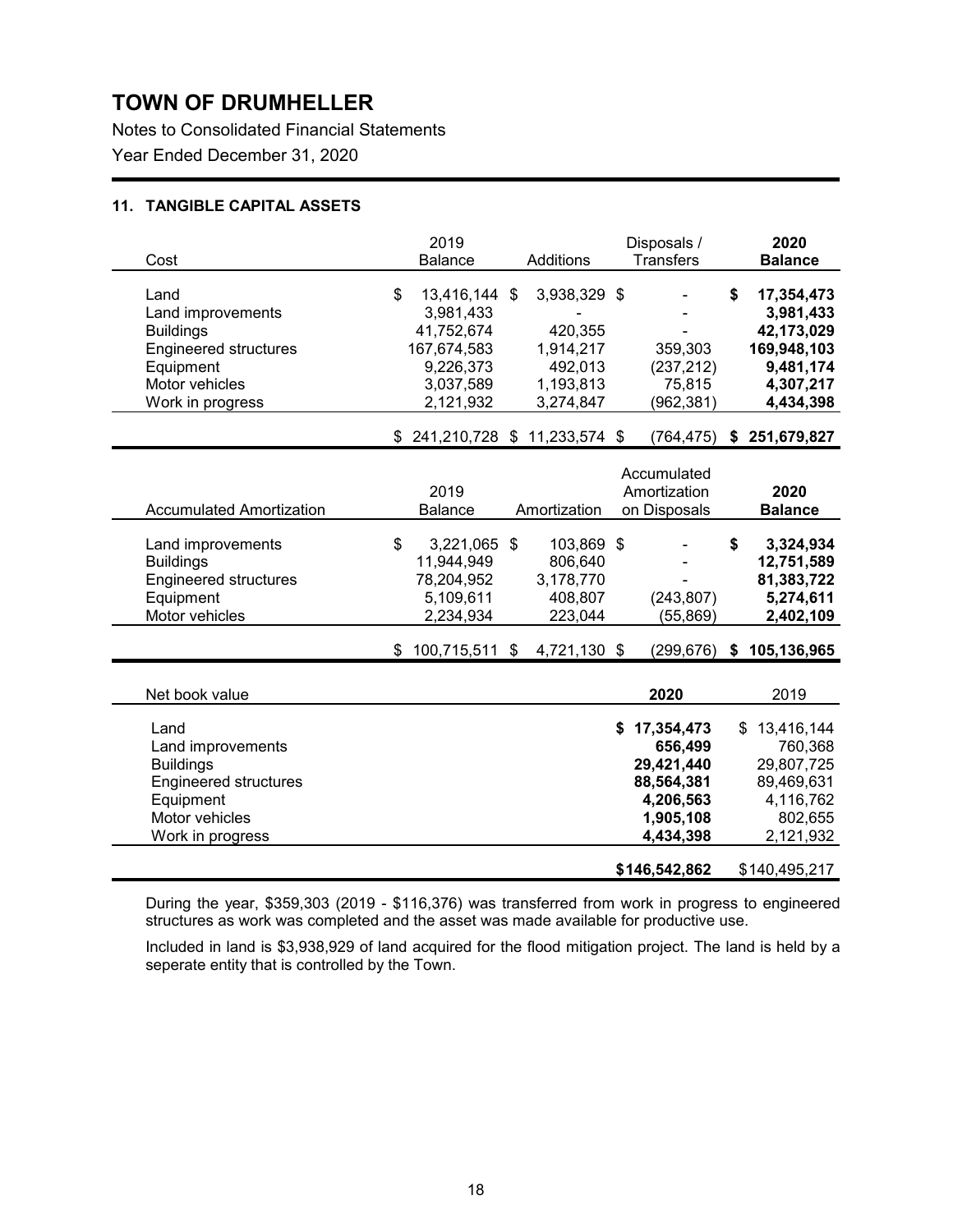Notes to Consolidated Financial Statements Year Ended December 31, 2020

### **12. EQUITY IN TANGIBLE CAPITAL ASSETS**

|                                                                         | 2020                           | 2019                           |
|-------------------------------------------------------------------------|--------------------------------|--------------------------------|
| Tangible capital assets (Note 11)<br>Accumulated amortization (Note 11) | \$251,679,827                  | \$241,210,728                  |
| Debenture debt (Note 9)                                                 | (105, 136, 965)<br>(7,822,678) | (100, 715, 511)<br>(8,521,612) |
|                                                                         | \$138,720,184                  | \$131,973,605                  |

## **13. ACCUMULATED SURPLUS**

|                                                                               | 2020                       | 2019                     |
|-------------------------------------------------------------------------------|----------------------------|--------------------------|
| Equity in tangible capital assets (Note 12)<br>Unrestricted (deficit) surplus | \$138,720,184<br>(14, 280) | \$131,973,605<br>420,798 |
|                                                                               | 138,705,904                | 132,394,403              |
| Wastewater                                                                    | 4,665,847                  | 4,256,142                |
| <b>Facilities</b>                                                             | 4,155,209                  | 4,129,731                |
| Equipment                                                                     | 3,857,942                  | 3,510,867                |
| Water                                                                         | 6,611,516                  | 5,187,305                |
| Contingencies                                                                 | 1,702,321                  | 2,622,158                |
| Transportation - long-term                                                    | 3,730,686                  | 3,144,540                |
| Contingencies - long-term                                                     | 2,023,171                  | 1,799,317                |
| Offsite levies                                                                | 425,980                    | 425,980                  |
| Storm drain                                                                   | 950,446                    | 760,170                  |
| Utility energy savings                                                        | 387,000                    | 387,000                  |
| Sandstone                                                                     | 181,000                    | 156,000                  |
| General capital                                                               | 55,000                     | 55,000                   |
| Scholarship                                                                   | 36,600                     | 36,600                   |
| Management incentive fund                                                     | 35,000                     | 35,000                   |
| Municipal reserves                                                            | 12,236                     | 12,236                   |
| Land                                                                          | (232,781)                  | (254, 504)               |
|                                                                               | 28,597,173                 | 26,263,542               |
|                                                                               | \$167,303,077              | \$158,657,945            |

The equity in tangible capital assets represents amounts already spent and invested in infrastructure. Reserve funds represent funds set aside by bylaw or council resolution for specific purposes.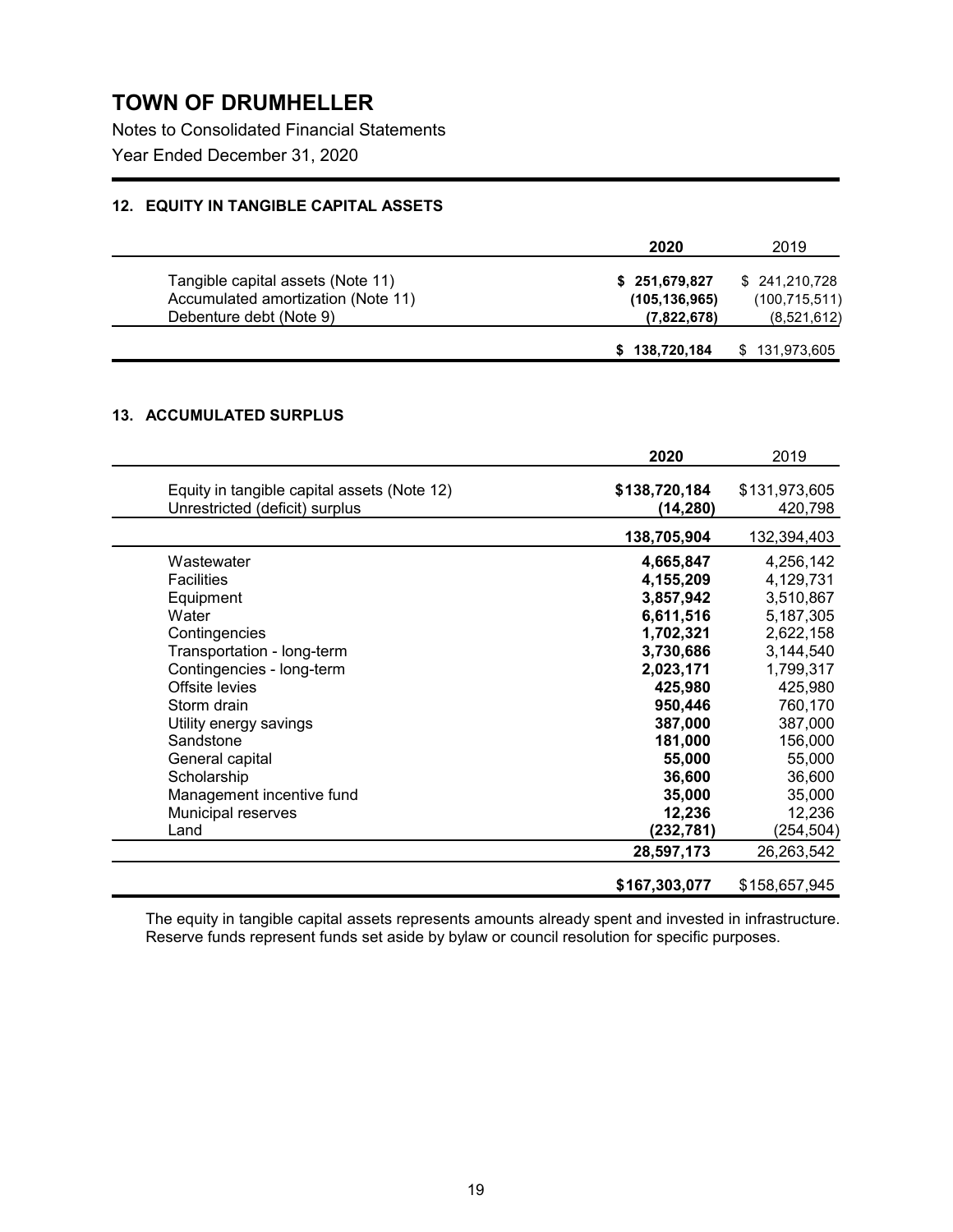Notes to Consolidated Financial Statements Year Ended December 31, 2020

### **14. NET MUNICIPAL TAXES**

|                                                 | Budget 2020<br>(Note 23) | 2020         | 2019              |
|-------------------------------------------------|--------------------------|--------------|-------------------|
|                                                 | 11.924.040<br>\$.        | \$11,626,628 | 11,635,077<br>\$. |
| Real property                                   |                          |              |                   |
| Machinery and equipment                         | 31,250                   | 33.144       | 30,653            |
| Linear property                                 | 440,455                  | 428,831      | 439,806           |
| Special assessments and local improvement taxes | 56,000                   | 57,779       | 58,074            |
|                                                 | 12,451,745               | 12,146,382   | 12,163,610        |
| Requisitions                                    |                          |              |                   |
| Alberta School Foundation Fund                  | (2,800,000)              | (2,678,614)  | (2,719,521)       |
| Sunshine Senior's Lodge                         | (530, 620)               | (530,620)    | (536,726)         |
|                                                 | (3,330,620)              | (3,209,234)  | (3,256,247)       |
|                                                 |                          |              |                   |
| Net municipal taxes                             | 9,121,125                | 8,937,148    | 8,907,363         |

### **15. GOVERNMENT TRANSFERS**

|                            | Budget 2020  |   |              |    |           |
|----------------------------|--------------|---|--------------|----|-----------|
|                            | (Note 23)    |   | 2020         |    | 2019      |
| Operating                  |              |   |              |    |           |
| Federal government         | \$<br>5,000  | S | 100,294      | \$ | 5,860     |
| Provincial government      | 1,056,629    |   | 1,843,134    |    | 1,085,007 |
|                            | 1,061,629    |   | 1,943,428    |    | 1,090,867 |
| Capital                    |              |   |              |    |           |
| Federal government         | 6,128,852    |   | 5,502,490    |    | 57,046    |
| Provincial government      | 27,542,651   |   | 4,422,368    |    | 1,631,857 |
|                            | 33,671,503   |   | 9,924,858    |    | 1,688,903 |
| Total government transfers | \$34,733,132 |   | \$11,868,286 | S  | 2,779,770 |

Capital government transfers include \$3,938,329 for land related to the flood mitigation project.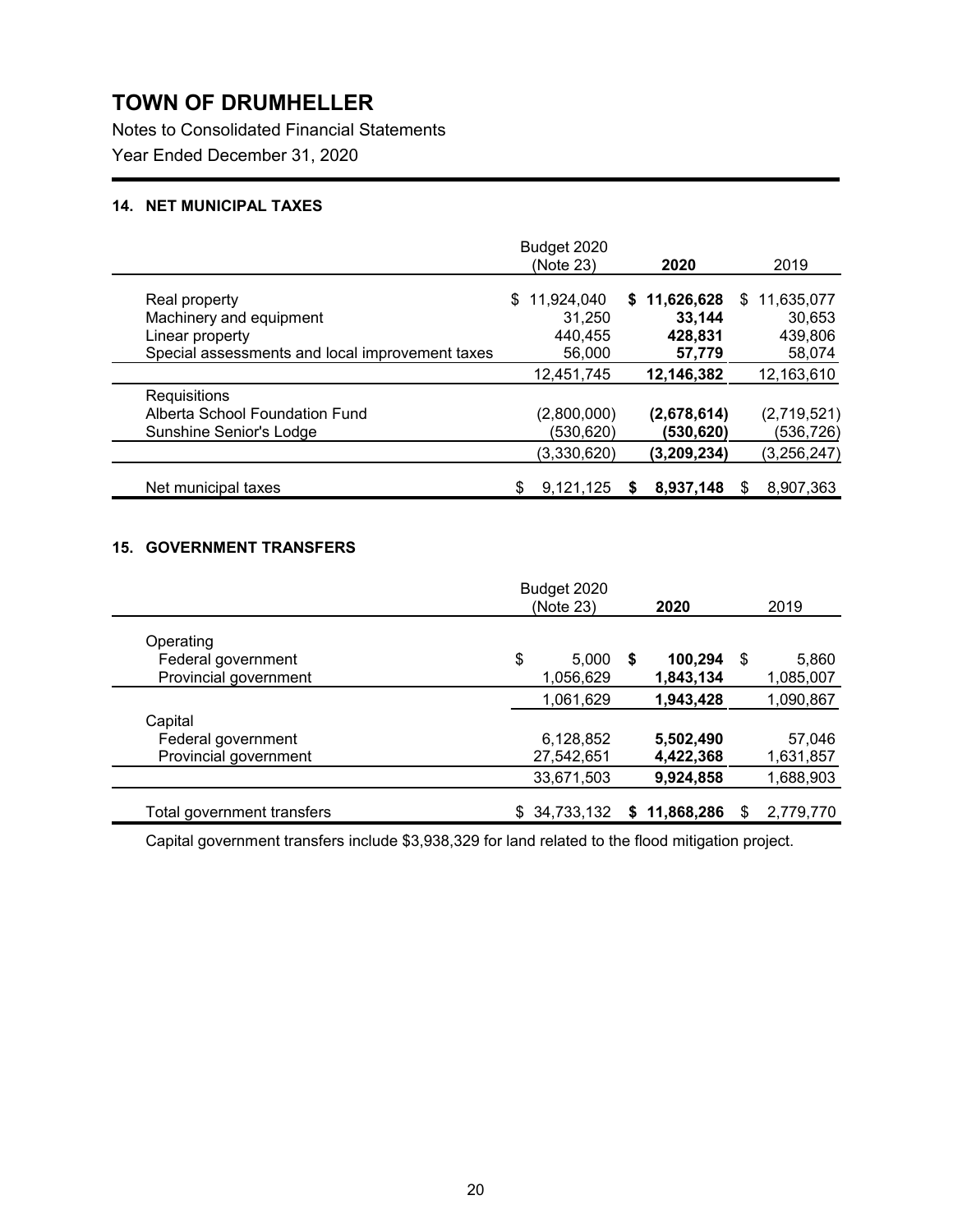Notes to Consolidated Financial Statements Year Ended December 31, 2020

### **16. EXPENSES BY OBJECT**

|                                      | Budget 2020<br>(Note 23) | 2020           | 2019             |
|--------------------------------------|--------------------------|----------------|------------------|
|                                      |                          |                |                  |
| Salaries and wages                   | \$<br>7,149,367          | 6,603,199<br>S | 6,427,087<br>\$  |
| Contracted and general services      | 4,203,900                | 5,700,274      | 4,000,537        |
| Purchases from other governments     | 1,340,745                | 1,415,990      | 1,335,000        |
| Materials, goods and utilities       | 3,008,810                | 2,445,006      | 2,426,275        |
| Transfer to local agencies           | 560,315                  | 534,765        | 509,717          |
| Bank charges and short-term interest | 30,775                   | 16,124         | 26,264           |
| Interest on long-term debt           | 387,185                  | 353,280        | 383,870          |
| Amortization                         | 3.982.695                | 4,721,130      | 4,611,525        |
| Other expenses                       | 28,050                   | 129,704        | 57,991           |
|                                      | \$20.691.842             | \$21,919,472   | 19.778.266<br>S. |

### **17. LOCAL AUTHORITIES PENSION PLAN**

Certain employees of the Town are eligible to be members of the Local Authorities Pension Plan ("LAPP"), a multi-employer pension plan which is covered by the Public Sector Pension Plans Act. The Plan serves about 200,000 people and over 400 employers. It is financed by employer and employee contributions and investment earnings of the LAPP fund. The plan provides defined pension benefits to employees based on their length of service and rates of pay.

The Town contributes to the Plan at a rate of 9.39% of pensionable earnings up to the Canada Pension Plan Maximum Pensionable Earnings and 13.84% for the excess. Employees contribute to the Plan at a rate of 8.39% of pensionable earnings up to the Canada Pension Plan Maximum Pensionable Earnings and 12.84% for the excess.

Contributions for the year were:

|                                                  | 2020               |   | 2019               |
|--------------------------------------------------|--------------------|---|--------------------|
| Employer contributions<br>Employee contributions | 359,468<br>324,295 | S | 365,411<br>329,585 |
|                                                  | 683.763            |   | 694,996            |

As this is a multi-employer pension plan, these contributions comprise the Town's pension benefit expense. No pension liability for this type of plan is included in the Town's financial statements. The most recent valuation as of December 31, 2020 indicates a surplus of \$4,961,337 (2019 - surplus of \$7,913,261) for basic pension benefits. The actuary does not attribute portions of the unfunded liability to individual employers.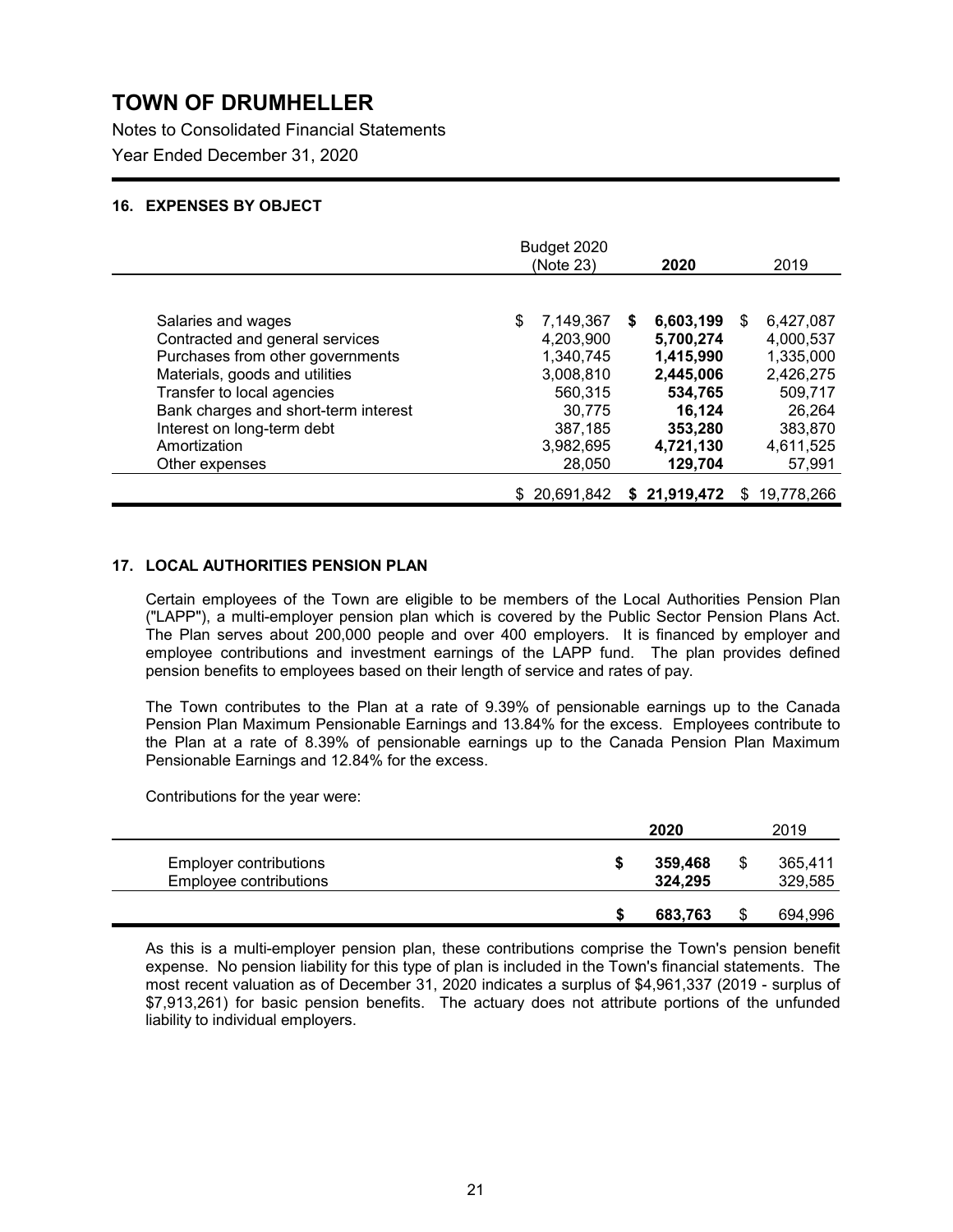Notes to Consolidated Financial Statements

Year Ended December 31, 2020

### **18. SALARIES AND BENEFITS DISCLOSURE**

Disclosure of salaries and benefits for elected municipal officials and designated officers as required by Alberta Regulation 313/2000 is as follows:

|                                                          | Benefits and<br><b>2020 Total</b> |                     |  |                |    |                  |                        |
|----------------------------------------------------------|-----------------------------------|---------------------|--|----------------|----|------------------|------------------------|
|                                                          |                                   | Salarv              |  | Allowances     |    |                  | 2019 Total             |
| Mayor Colberg<br><b>Councillor Garbutt</b>               | \$                                | 50,416 \$<br>28,983 |  | 7,035<br>5,243 | \$ | 57,452<br>33,266 | \$<br>53,739<br>30,544 |
| Councillor Hansen-Zacharuk                               |                                   | 26,983              |  | 5.170          |    | 32,153           | 31,101                 |
| Councillor Zariski                                       |                                   | 29,323              |  | 4,986          |    | 34,309           | 29,533                 |
| Councillor Makowecki                                     |                                   | 27,503              |  | 5.216          |    | 32,719           | 30,281                 |
| <b>Councillor Lacher</b>                                 |                                   | 27,503              |  | 2,212          |    | 29,715           | 27,336                 |
| <b>Councillor DeMott</b>                                 |                                   | 27,503              |  | 3.411          |    | 30,913           | 28,659                 |
| <b>Chief Administrative Officer</b><br>Drohomerski (CAO) |                                   | 174,579             |  | 30,537         |    | 205,116          | 219,449                |

Salary includes regular base pay, bonuses, overtime, lump sum payments, gross honoraria and any other direct cash remuneration.

Benefits and allowances include employer's share of all employee benefits and contributions or payments made on behalf of employees including retirement pension, Canada Pension Plan, employment insurance, health care, extended health, vision, group life, accidental death and long and short-term disability plans.

Benefits for the CAO include the use of an automobile.

### **19. CONTINGENCIES**

The Town, in conduct of its normal activities, can be named as a defendant in legal proceedings. The ultimate outcome of these proceedings can often not be determined until the proceedings are completed. Should any loss result from the resolution of these proceedings or if the amount of the loss can be determined, such amounts would be expensed as they become known to the Town.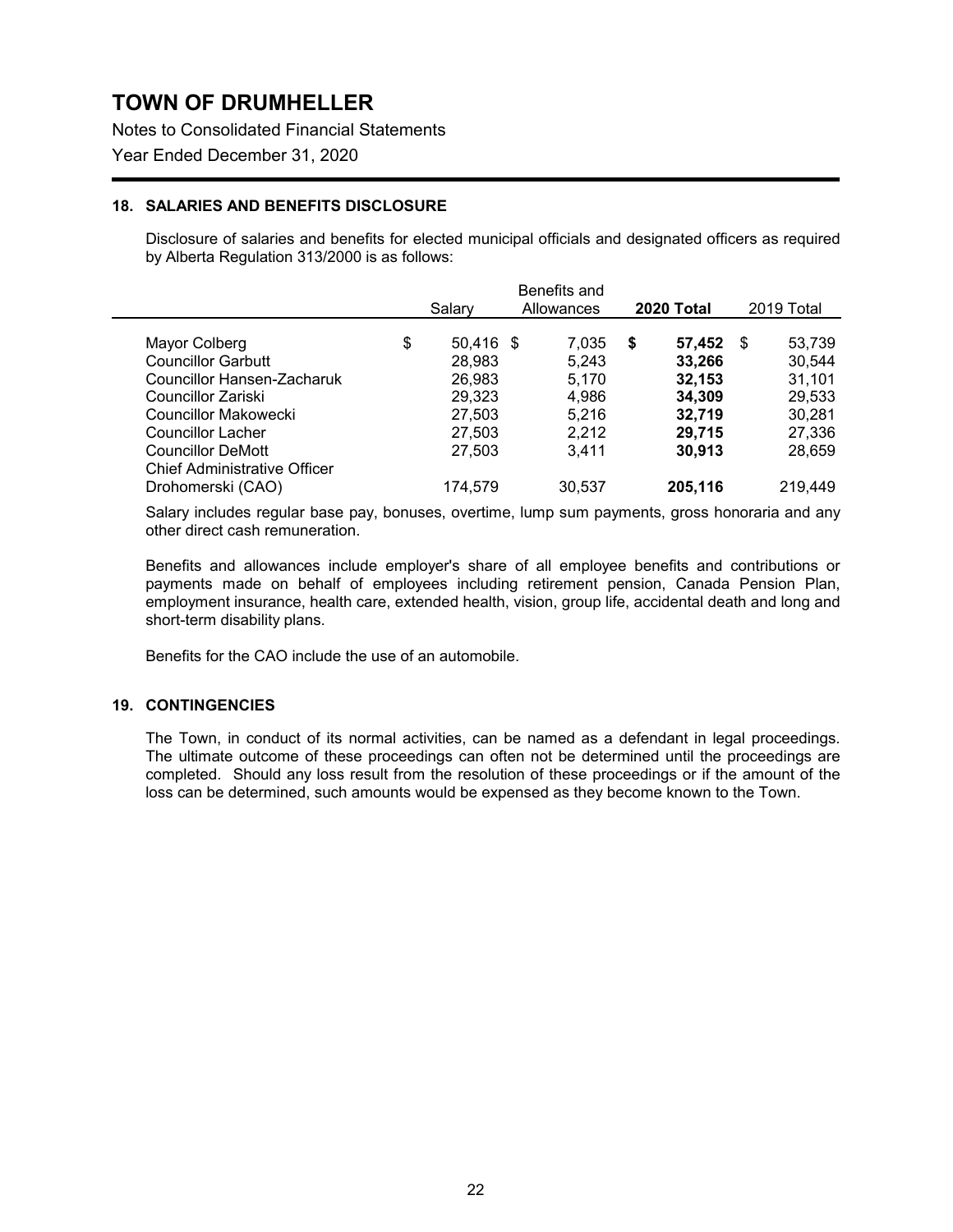Notes to Consolidated Financial Statements

Year Ended December 31, 2020

### **20. COMMITMENTS**

The Town has entered into agreements with the Government of Canada and Government of Alberta to implement the Drumheller Flood Mitigation System. The total cost of the program is expected to be approximately \$55 million and will span over a period of approximately 5 years. Under the terms of the agreements, the Provincial government will provide fifty (50) percent of the funding, the Federal government will provide forty (40) percent of the funding, and the Municipality will provide ten (10) percent of the funding required to purchase and construct assets as part of the Drumheller Flood Mitigation System. As part of the program, the Town will be awarding contracts to several contractors over the life of the project.

The Town has a contract with the Government of Canada to provide policing services through to March 31, 2032. Under the contract the Town pays for 70% of the operating costs. The estimated annual contract costs for 2020 is \$1,416,000 (2019 - \$1,335,000)

The Town has a forward purchase agreement to obtain electricity for January 2021 - December 2023 at a fixed rate of \$44.89/MWh for contract volumes of 6,818 MWh. Subsequent to year-end, the Town entered into a forward purchase agreement to obtain electricity for January 2024 to December 2026 at a fixed rate of \$53.99 for contract volumes of 6,954 MWh.

The Town has an agreement to obtain physical supply for natural gas expiring September 30th, 2022 at a fixed rate of \$2.50/GJ up to a maximum of 34,603 GJs/year. The Town has a partial-hedge product in place for natural gas whereby 70% of the Town's weather-normalized historical volumes (34,603 GJs previously mentioned) were purchased at the fixed price of \$2.50/GJ. The remaining 30% of the volumes is floating on the monthly average AECO Spot price for natural gas.

### **21. APPROVAL OF FINANCIAL STATEMENTS**

Council and Management have approved these financial statements.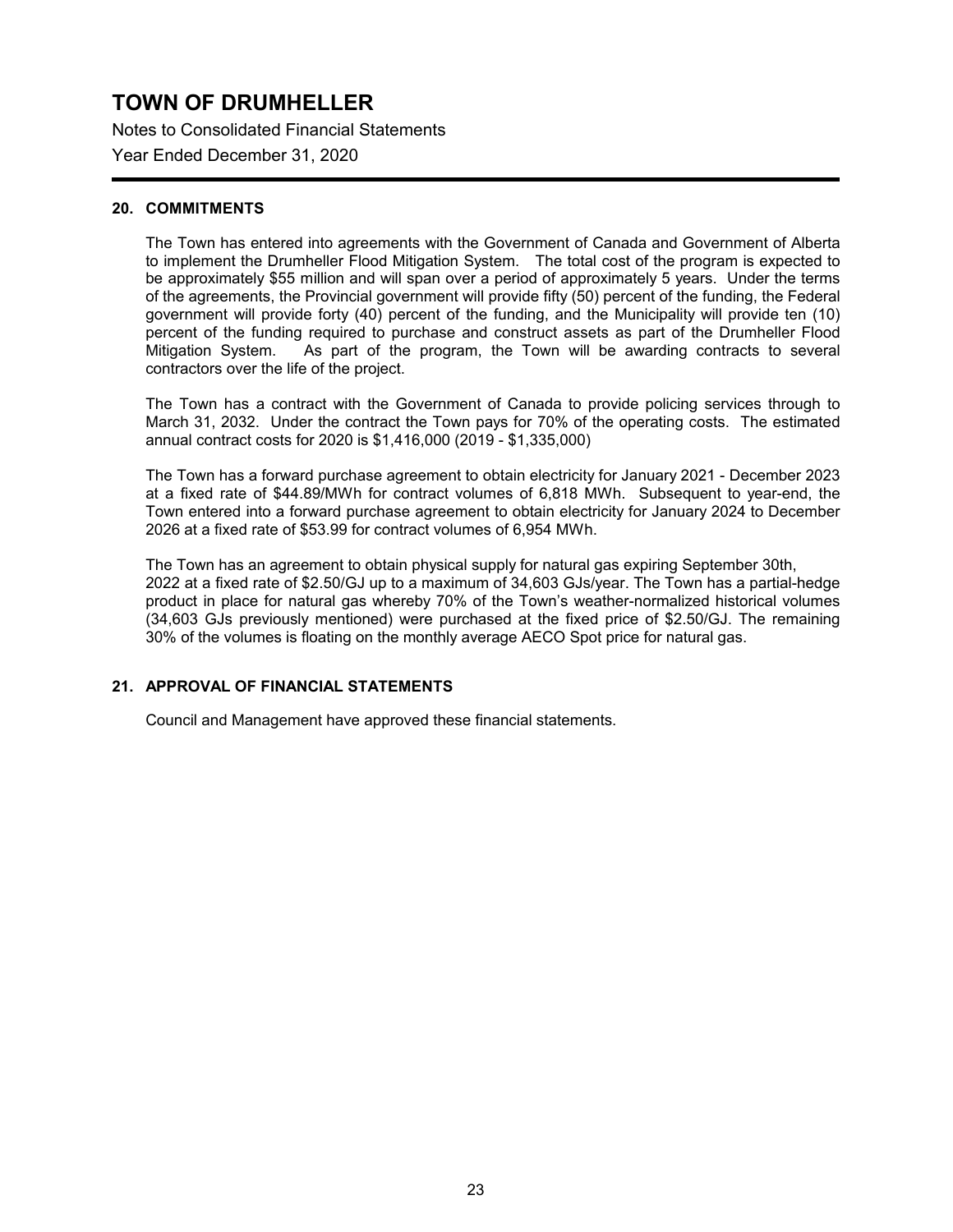Notes to Consolidated Financial Statements

Year Ended December 31, 2020

### **22. SEGMENTED INFORMATION**

The Town is a diversified municipal government institution that provides a wide range of services to its citizens. Distinguishable functional segments have been separately disclosed in the segmented information. The nature of the segments and the activities they encompass are as follows:

#### **Protective Services**

Protective services is comprised of police, bylaw enforcement and fire protection. This service area is responsible for the overall safety of the public through various prevention and enforcement activities.

#### **Transportation Services**

Transportation services is responsible for the delivery of municipal public works services related to the planning, the development and maintenance of roadway systems, the maintenance of park and open space and street lighting.

### **Water and Wastewater Service**

Water and wastewater provides drinking water to the Town's citizens and collects and treats wastewater. The Town processes and cleans sewage and ensures the water system meets all Provincial standards.

#### **Waste Management Services**

Waste management provides collection, disposal and recycling programs.

#### **Planning and Development**

The planning department provides a number of services including town planning and enforcement of building and construction codes and review of all property development plan through its application process.

#### **Recreation and Parks**

This service area maintains recreation infrastructure such as parks, arenas, aquatic centres and community centres as well as provides recreational programs and cultural programs at those locations.

#### **Public Health and Welfare**

This service area provides and administers community support programs.

#### **General Government**

This service area includes legislative and administrative support to all other service areas and also relates to the revenues and expenses that relate to the operations of the Town itself and cannot be directly attributed to a specific segment.

The accounting policies of the segments are the same as those described in the summary of significant accounting policies. In measuring and reporting segment revenue from transactions with other segments, inter-segment transfers have been eliminated. The revenues and expenses that are directly attributable to a particular segment are allocated to that segment. Taxation has been allocated to general government except where specific tax revenues can be directly allocated to a service area.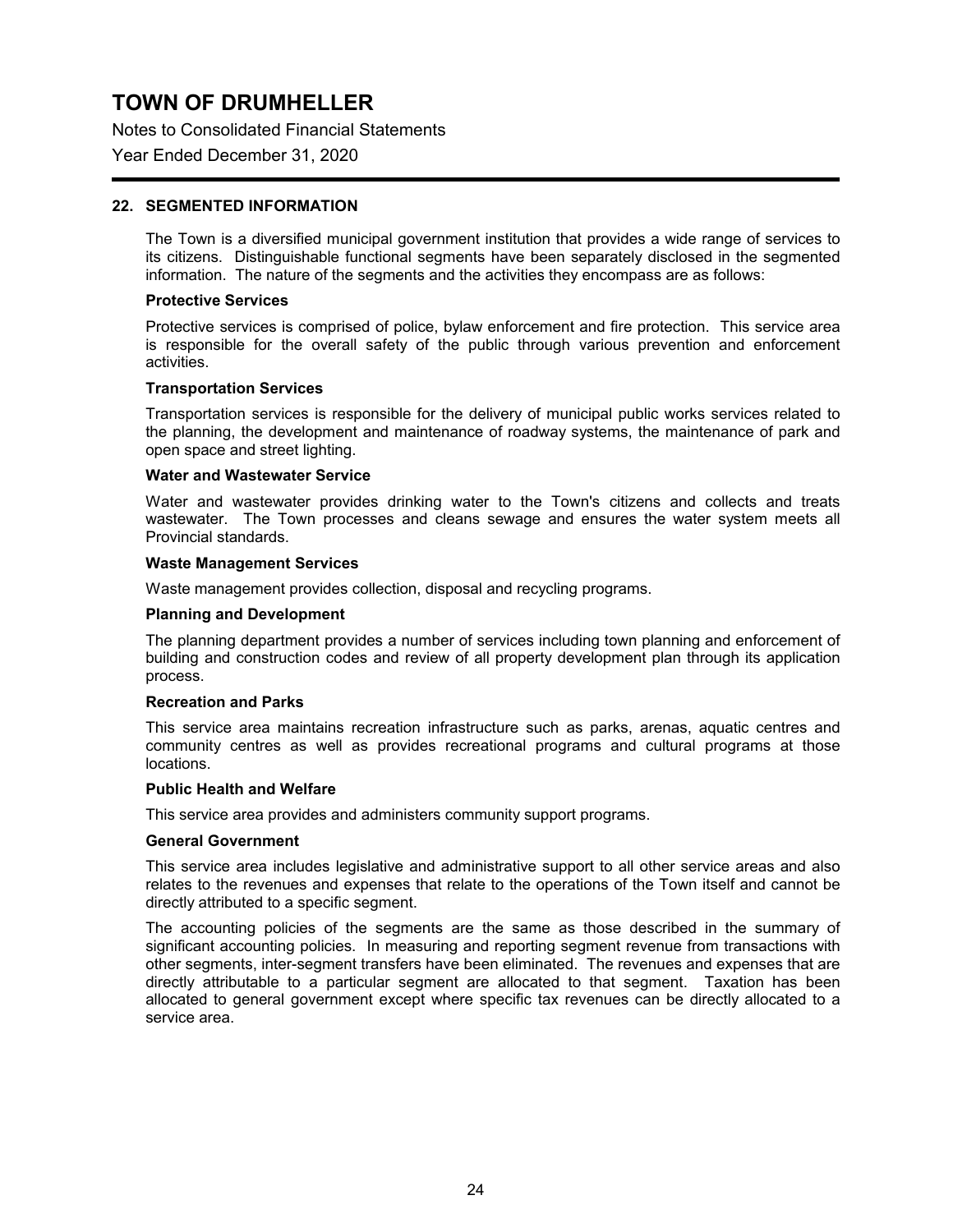Notes to Consolidated Financial Statements

Year Ended December 31, 2020

### **23. BUDGET**

The reported budget information has been derived from the tax supported operating budget approved by Council on February 2, 2020, the utilities supported operating budget approved by Council on December 16, 2019, and the capital budget approved by Council on May 11, 2020. The chart below reconciles the approved budget to the budget figures reported in these financial statements.

|                                                   | 2020           |
|---------------------------------------------------|----------------|
| Revenues per tax supported operating budget       | \$14,741,289   |
| Revenues per utilities supported operating budget | 5,901,170      |
|                                                   | 20,642,459     |
| Expenses per tax supported operating budget       | (15, 118, 537) |
| Expenses per utilities supported operating budget | (5, 573, 305)  |
|                                                   | (20,691,842)   |
| Revenues per capital approved budget              | 42,655,213     |
| Less transfers drawn from capital reserve         | (8,933,710)    |
|                                                   | 33,721,503     |
| Excess of revenues over expenses                  | \$ 33,672,120  |

### **24. COMPARATIVE FIGURES**

Some of the comparative figures have been reclassified to conform to the current year's presentation.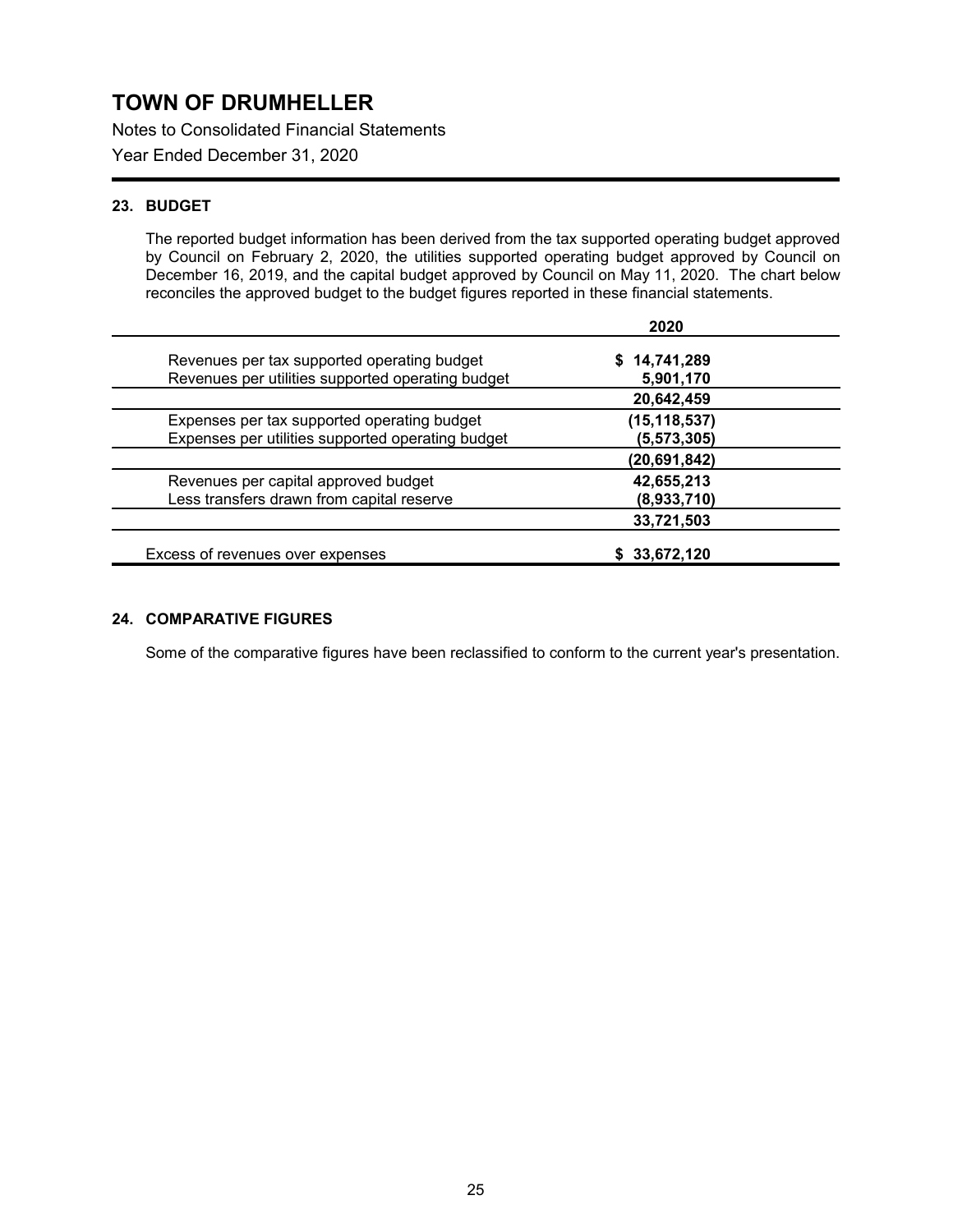Consolidated Segmented Information (Schedule 1) Year Ended December 31, 2020

|                          | Protective<br><b>Services</b> | Transportatio<br>n Services    | Water and<br>Wastewater  | Waste<br>Management            | Planning and<br>Development | Recreation<br>and Parks | Public<br>Health and<br>Welfare | General<br>Government    | <b>Total</b><br>2020 |
|--------------------------|-------------------------------|--------------------------------|--------------------------|--------------------------------|-----------------------------|-------------------------|---------------------------------|--------------------------|----------------------|
| <b>REVENUES</b>          |                               |                                |                          |                                |                             |                         |                                 |                          |                      |
| Net municpal taxes       | \$                            | \$<br>$\overline{\phantom{a}}$ | \$<br>$\blacksquare$     | \$<br>$\overline{\phantom{a}}$ | \$                          | \$<br>$\sim$            | \$<br>$\blacksquare$            | \$<br>8,937,148          | 8,937,148<br>s.      |
| Government transfers for |                               |                                |                          |                                |                             |                         |                                 |                          |                      |
| operating                | 1,191,525                     |                                |                          | $\overline{\phantom{a}}$       | 248,475                     | 29,400                  | 398,373                         | 75,655                   | 1,943,428            |
| Government transfers for |                               |                                |                          |                                |                             |                         |                                 |                          |                      |
| capital                  | 4,181,327                     | 1,239,840                      | 448,315                  | $\overline{\phantom{a}}$       | 3,938,329                   | 117,047                 |                                 |                          | 9,924,858            |
| Sales and user fees      | 310,340                       | 254,058                        | 5,416,861                | 123,926                        | 71,209                      | 268,887                 | 39,361                          | 141,560                  | 6,626,202            |
| Franchise and            |                               |                                |                          |                                |                             |                         |                                 |                          |                      |
| concessions              | $\blacksquare$                | $\overline{\phantom{a}}$       | $\overline{\phantom{a}}$ | $\overline{\phantom{a}}$       |                             |                         | $\blacksquare$                  | 1,801,955                | 1,801,955            |
| Investment income        |                               |                                | $\overline{\phantom{a}}$ | $\blacksquare$                 |                             |                         | $\overline{\phantom{a}}$        | 586,733                  | 586,733              |
| Penalties and costs on   |                               |                                |                          |                                |                             |                         |                                 |                          |                      |
| taxes                    | $\qquad \qquad \blacksquare$  |                                | 18,936                   | $\overline{\phantom{a}}$       |                             |                         | $\blacksquare$                  | 119,020                  | 137,956              |
| Rentals                  |                               | 4,250                          |                          |                                | 48,076                      | 220,970                 |                                 |                          | 273,296              |
| Other                    | 13,078                        | 5,821                          | 95,724                   | 62                             | 101,431                     | 17,036                  | 21,571                          | 39,376                   | 294,099              |
| Gain on disposal of      |                               |                                |                          |                                |                             |                         |                                 |                          |                      |
| tangible capital assets  | 11,500                        | 8,789                          |                          |                                |                             | 18,640                  |                                 | $\overline{\phantom{a}}$ | 38,929               |
|                          | 5,707,770                     | 1,512,758                      | 5,979,836                | 123,988                        | 4,407,520                   | 671,980                 | 459,305                         | 11,701,447               | 30,564,604           |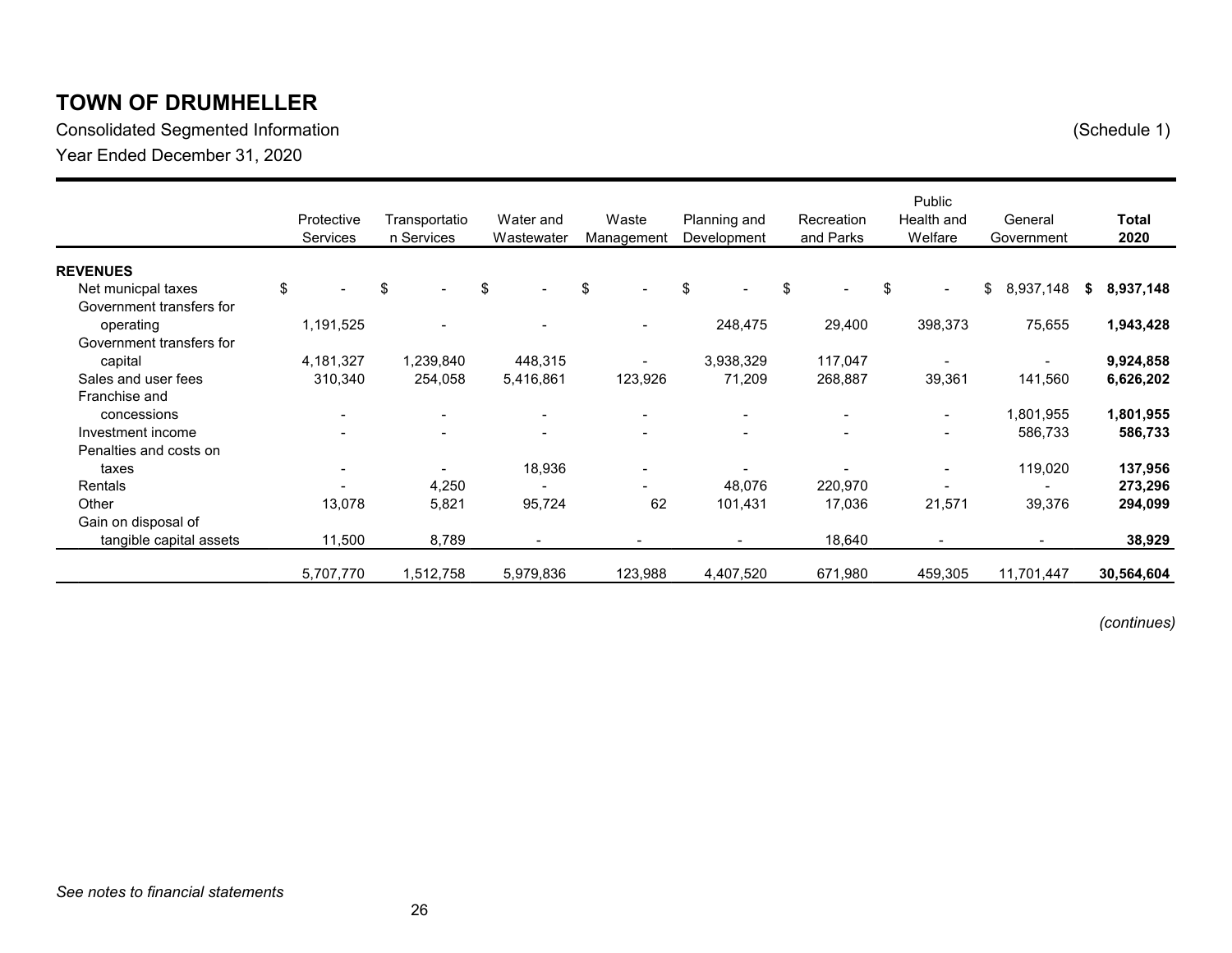Consolidated Segmented Information *(continued)* (Schedule 1) Year Ended December 31, 2020

|                                                |            |                          |            |             |              |                  | Public         | General                  |            |
|------------------------------------------------|------------|--------------------------|------------|-------------|--------------|------------------|----------------|--------------------------|------------|
|                                                | Protective | Transportatio            | Water and  | Waste       | Planning and | Recreation       | Health and     |                          | Total      |
|                                                | Services   | n Services               | Wastewater | Management  | Development  | and Parks        | Welfare        | Government               | 2020       |
| <b>EXPENSES (BY OBJECT)</b>                    |            |                          |            |             |              |                  |                |                          |            |
| Salaries and wages<br>Contracted and           | 1,618,575  | 869,262                  | 1,334,950  | 24,409      | 134,071      | 1,406,028        | 295,250        | 920,654                  | 6,603,199  |
| general services                               | 1,622,262  | 1,113,184                | 577,622    | 369,624     | 357,097      | 684,605          | 164,864        | 811,016                  | 5,700,274  |
| Amortization                                   | 155,205    | 1,404,390                | 2,172,122  |             | 103,899      | 746,350          | 3,299          | 135,865                  | 4,721,130  |
| Purchases from other                           |            |                          |            |             |              |                  |                |                          |            |
| governments                                    | 1,415,990  |                          |            |             |              |                  |                | $\overline{\phantom{a}}$ | 1,415,990  |
| Materials, goods and<br>utilities              | 454,651    | 583,521                  | 744,350    |             | 88,904       | 419,843          | 65,205         | 88,532                   | 2,445,006  |
| Transfer to local                              |            |                          |            |             |              |                  |                |                          |            |
| agencies                                       | 839        | $\overline{\phantom{0}}$ |            |             | 296,118      | 213,808          | 24,000         | $\overline{\phantom{a}}$ | 534,765    |
| Interest and bank                              |            |                          |            |             |              |                  |                |                          |            |
| charges                                        |            | 1,600                    | 1,110      |             | 94           | 8,057            | 46             | 5,217                    | 16,124     |
| Interest on long term                          |            |                          |            |             |              |                  |                |                          |            |
| debt                                           |            |                          | 195,094    |             | 1,659        | 156,527          |                |                          | 353,280    |
| Other expenses                                 | 105        | 1,523                    |            | 127         |              |                  | 1,038          | 126,911                  | 129,704    |
|                                                | 5,267,627  | 3,973,480                | 5,025,248  | 394,160     | 981,842      | 3,635,218        | 553,702        | 2,088,195                | 21,919,472 |
| (DEFICIENCY) EXCESS OF<br><b>REVENUES OVER</b> |            |                          |            |             |              |                  |                |                          |            |
| <b>EXPENSES</b>                                | \$         | 440,143 \$ (2,460,722)\$ | 954,588 \$ | (270,172)\$ | 3,425,678 \$ | $(2,963,238)$ \$ | $(94, 397)$ \$ | 9,613,252 \$             | 8,645,132  |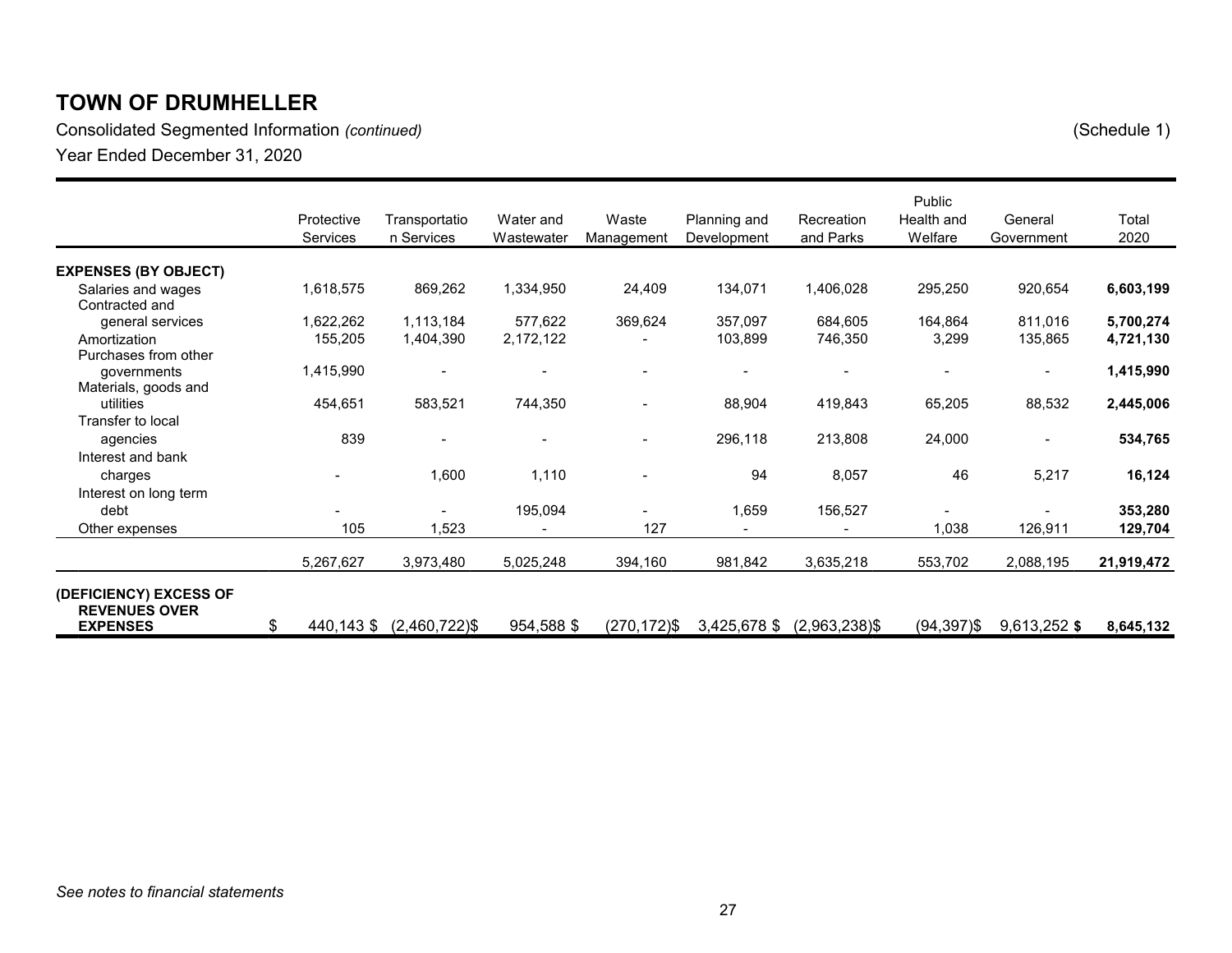Consolidated Segmented Information (Schedule 2) Year Ended December 31, 2019

|                                            | Protective<br><b>Services</b> | Transportatio<br>n Services    | Water and<br>Wastewater        | Waste<br>Management      | Planning and<br>Development | Recreation<br>and Parks | Public<br>Health and<br>Welfare | General<br>Government    |     | Total<br>2019 |
|--------------------------------------------|-------------------------------|--------------------------------|--------------------------------|--------------------------|-----------------------------|-------------------------|---------------------------------|--------------------------|-----|---------------|
| <b>REVENUES</b>                            |                               |                                |                                |                          |                             |                         |                                 |                          |     |               |
| Net municpal taxes<br>Government transfers | \$                            | \$<br>$\overline{\phantom{0}}$ | \$<br>$\overline{\phantom{a}}$ | \$<br>$\sim$             | \$                          | \$                      | \$<br>$\blacksquare$            | \$<br>8,907,363          | \$. | 8,907,363     |
| for operating                              | 412,655                       | $\overline{\phantom{a}}$       |                                | $\blacksquare$           | 108,474                     | 26,774                  | 284,317                         | 258,647                  |     | 1,090,867     |
| Government transfers<br>for capital        | 586,057                       | 914,000                        | 57,046                         | Ξ.                       |                             | 131,800                 | $\overline{\phantom{a}}$        | $\overline{\phantom{a}}$ |     | 1,688,903     |
| Sales and user fees                        | 414,532                       | 34,716                         | 5,498,726                      | 112,393                  | 61,611                      | 612,422                 | 52,456                          | 157,254                  |     | 6,944,110     |
| Franchise and<br>concessions               | $\overline{\phantom{a}}$      | $\overline{\phantom{0}}$       | $\overline{\phantom{0}}$       | $\overline{\phantom{a}}$ |                             |                         | $\blacksquare$                  | 1,784,107                |     | 1,784,107     |
| Investment income                          |                               | $\overline{\phantom{a}}$       | $\overline{\phantom{a}}$       | $\overline{\phantom{a}}$ | 28,547                      |                         | $\overline{\phantom{a}}$        | 469,960                  |     | 498,507       |
| Penalties and costs on<br>taxes            | $\overline{\phantom{0}}$      | $\overline{\phantom{a}}$       | 21,043                         | $\overline{\phantom{a}}$ |                             |                         | $\blacksquare$                  | 149,619                  |     | 170,662       |
| Rentals                                    |                               | 3,000                          |                                |                          | 48,427                      | 435,722                 |                                 | 1,200                    |     | 488,349       |
| Other<br>Gains (losses) on                 | 17,249                        | 68,518                         | 96,227                         | 18                       | 79,515                      | 81,962                  | 10,933                          | 48,746                   |     | 403,168       |
| disposal of assets                         |                               | $\overline{\phantom{0}}$       | 12,095                         | -                        | $\overline{\phantom{a}}$    | 2,000                   | $\overline{\phantom{a}}$        | $\overline{\phantom{a}}$ |     | 14,095        |
|                                            | 1,430,493                     | 1,020,234                      | 5,685,137                      | 112,411                  | 326,574                     | ,290,680                | 347,706                         | 11,776,896               |     | 21,990,131    |